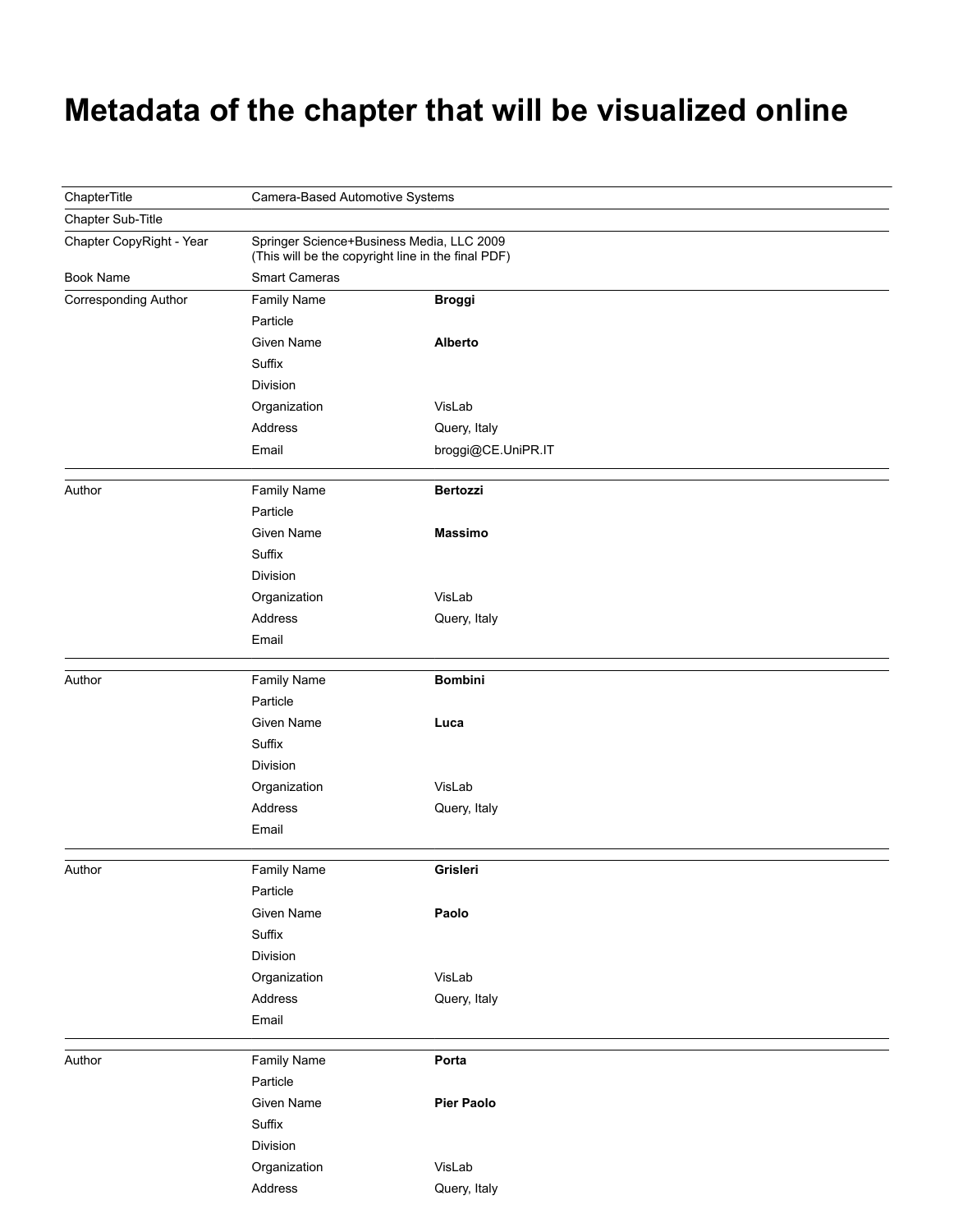|          | Email                                                                                                                                                                                                                                                                                            |
|----------|--------------------------------------------------------------------------------------------------------------------------------------------------------------------------------------------------------------------------------------------------------------------------------------------------|
| Abstract | This chapter addresses the most important issues involved in the selection, installation, and calibration of a camera<br>system onboard a vehicle, taking into consideration all the specific characteristics of the automotive environment<br>and the requirements of the various applications. |
|          |                                                                                                                                                                                                                                                                                                  |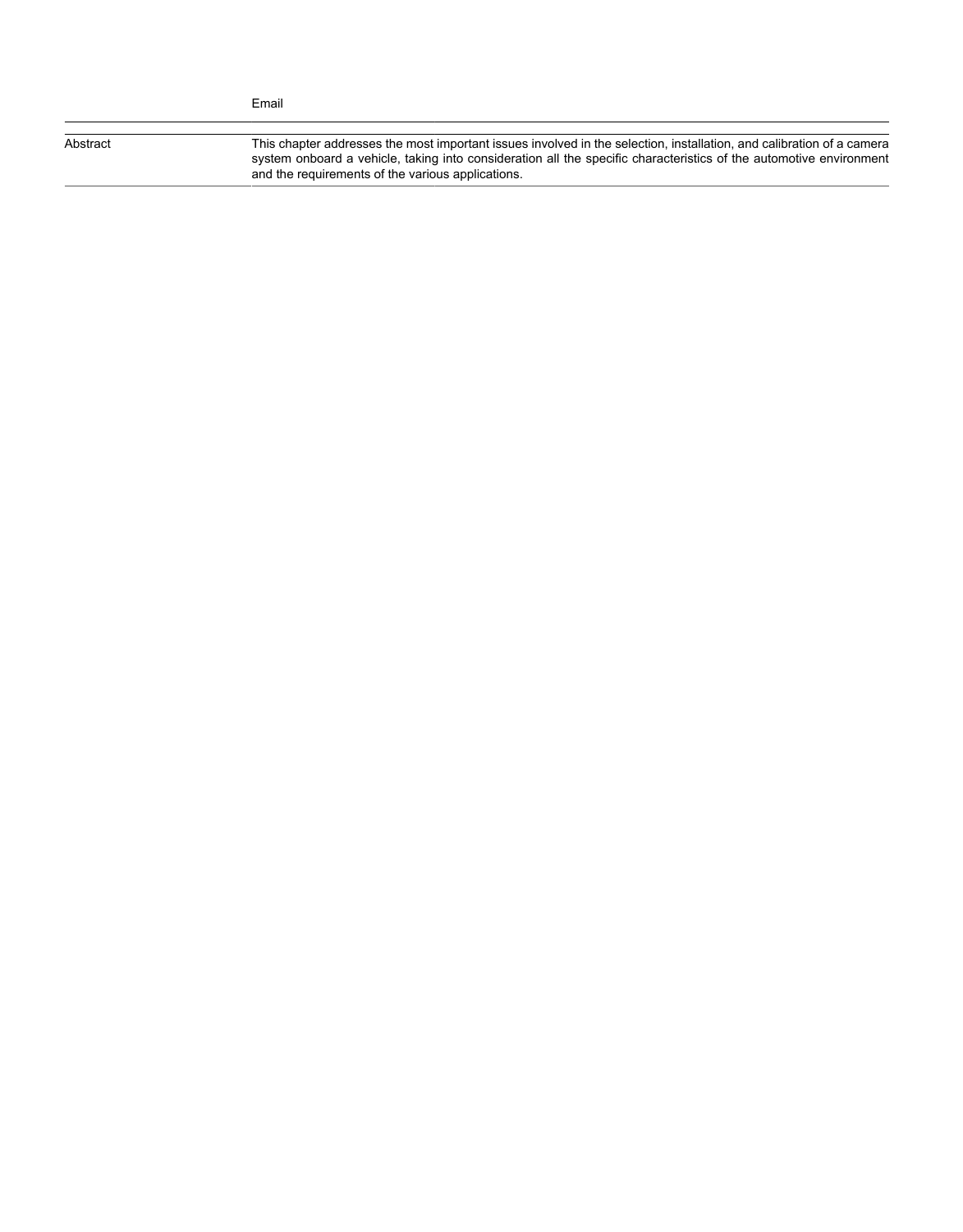> 17 18 19

#### 01  $02$ 03 **Chapter 18 Camera-Based Automotive Systems**

**Massimo Bertozzi, Luca Bombini, Alberto Broggi, Paolo Grisleri, and Pier Paolo Porta**

13 14 15 16 **Abstract** This chapter addresses the most important issues involved in the selection, installation, and calibration of a camera system onboard a vehicle, taking into consideration all the specific characteristics of the automotive environment and the requirements of the various applications.

## **18.1 Introduction**

 $20$ 21  $22$  $2<sup>3</sup>$ 24  $25$ An extremely challenging application of artificial vision and smart cameras is visual perception onboard vehicles. The ability to perceive and understand the surrounding environment is of paramount importance for advanced driver assistance systems (ADAS), be they just warning systems to alert the human driver or autonomous systems directly controlling vehicle motion.

26  $27$  $28$ 29 Environmental perception can be carried out, thanks to a great variety of different sensors and technologies (including cameras, laser, radar, sonar) but the processing of a picture can deliver an extremely rich quantity of information, much more articulated than with other sensors.

Trozzi, Luca Bombini, Alberto Broggi, Paolo Grisleri,<br>
is chapter addresses the most important issues involved in the selec-<br>
ion, and calibration of a camera system onboard a vehicle, taking into<br>
all the specific charact 30 31 32 33 34 35 36 37 38 The integration of cameras on vehicles is indeed a topic that has been addressed for a long time; the first vehicle prototypes with cameras onboard were demonstrated in the late 1980s. At that time the main impeding factor was the limited processing power available for real-time image analysis. Other problems were indeed present, but computational resources kept researchers focused on the processing architecture rather than the sensor itself. In the last few years, on the other hand, computational constraints have been eased by the availability of sufficiently powerful and low-cost processing engines and a considerable effort has been put into the design of smart cameras that fit on vehicles.

- 39 40 41
- 42 A. Broggi  $(\boxtimes)$
- 43 VisLab, Italy
- 44 45 e-mail: broggi@ce.unipr.it
	- A.N. Belbachir (ed.), *Smart Cameras*, DOI 10.1007/978-1-4419-0953-4 18, -C Springer Science+Business Media, LLC 2009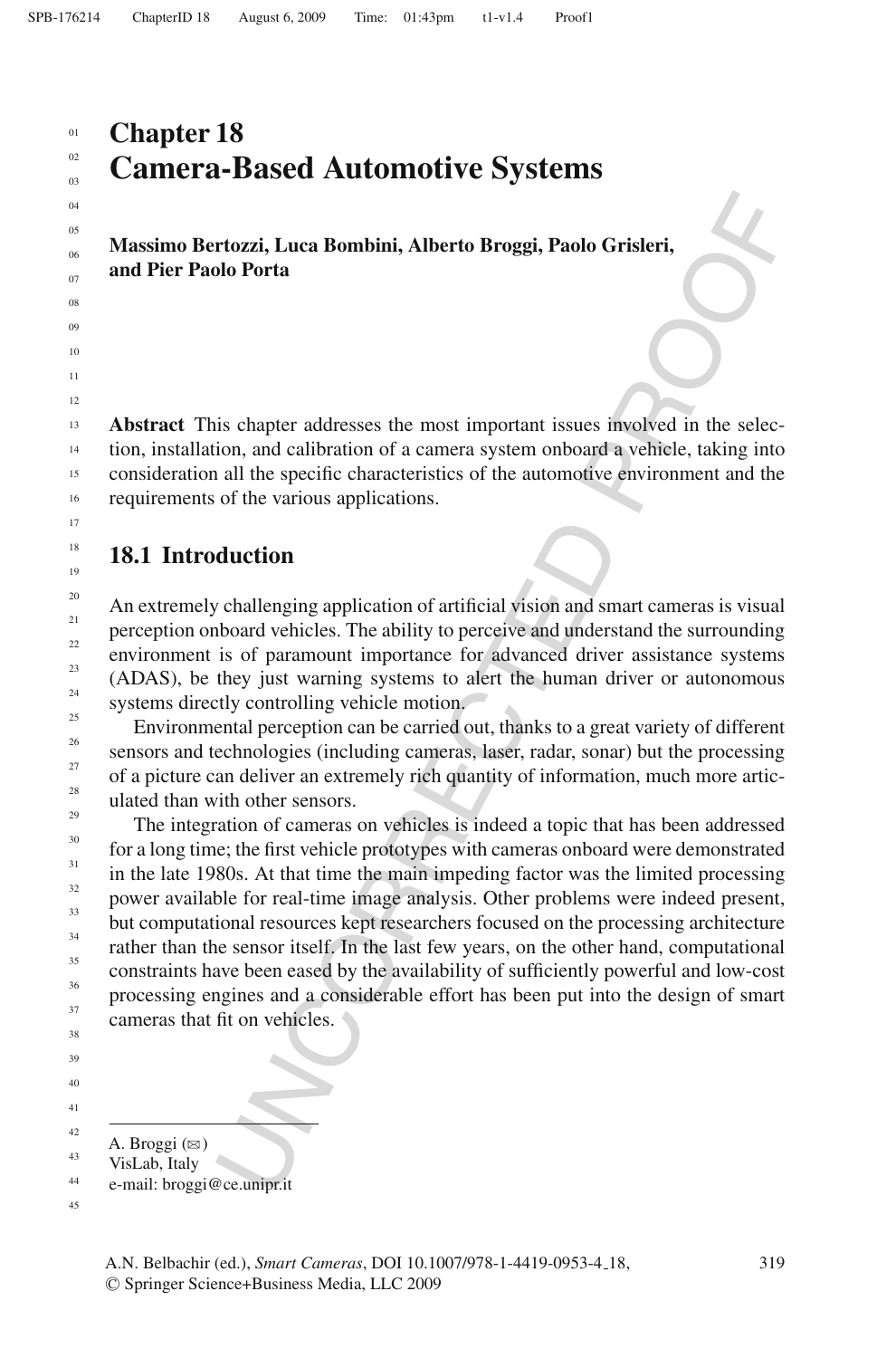$01$  $02$ 03 04 05 06  $07$ An ever increasing number of vehicles have been equipped with cameras for environmental sensing within different research projects; on the industrial side, however, car manufacturers started with the integration of other technologies first, such as radars or sonars. The use of a camera on series vehicles is still currently limited to very basic applications, such as parking monitoring or night vision enhancement, in which no processing is performed: no automatic recognition is done, focusing only on image display.

08 09 10 As mentioned, on the contrary, research projects are actively pursuing the benefit of imaging, although the processing is definitely more complex and additional issues must be considered.

11 12 13 14 15 16 17 18 Functions such as detecting the driving lane or obstacles on the path, recognizing traffic signs, or localizing pedestrians need cameras installed on the frontal part of the vehicle looking forward, but each function has specific requirements on orientation, field of view, and sensitivity that must be carefully addressed and that are part of the camera selection and design process. Other applications such as parking assistance, blind stop monitoring, or junction management require cameras oriented differently, and – again – also specific considerations regarding the previously mentioned parameters.

19  $20$ 21 22 23 24 Nonetheless, a primary constraint that is generally overlooked is the appearance and integration of the sensor in the vehicle. The sensor position must be carefully localized according to both functionality and style: Besides its obvious need to perform a given function, the integration of a new sensor must not be invasive, must not occlude the driver visibility, and must not alter the vehicle aesthetic aspect, yet providing enough evidence for the sensor to be perceived as a real value.

 $25$ 26 27 28 29 30 This chapter outlines all the technological issues, the setup constraints, and the calibration problems that must be considered when using applications involving the use of a camera onboard a moving vehicle. Additional problems, specific to the automotive environment such as vehicle dynamics, system temperature, environmental illumination, and camera vibrations, are also discussed and possible solutions highlighted.

31 32

## **18.2 Technology**

33 34

ars. The use of a camera on series vehicles is still currently limited to<br>plications, such as parking momitoring or might vision chancedpecti, in<br>easing is performed. To automatic recognition is done, focusing only<br>play,<br>a 35 36 37 38 39 40 41 42 43 This section gives an overview of the main technologies used in automotive applications to capture road images and feed the processing stage with relevant information. Camera selection – the first important degree of freedom when designing a vision system – usually requires to slightly change the parameters obtained from theoretical considerations to match the available models on the market. It is hard to evaluate theoretically how the performance of the final system is impacted by this choice. Mechanical constraints and price are other important constraints that have to be carefully considered when choosing a camera to develop an application for the mass market.

44 45 Common advanced driving assistant systems with typical camera features are summarized in Table [18.1.](#page-4-0)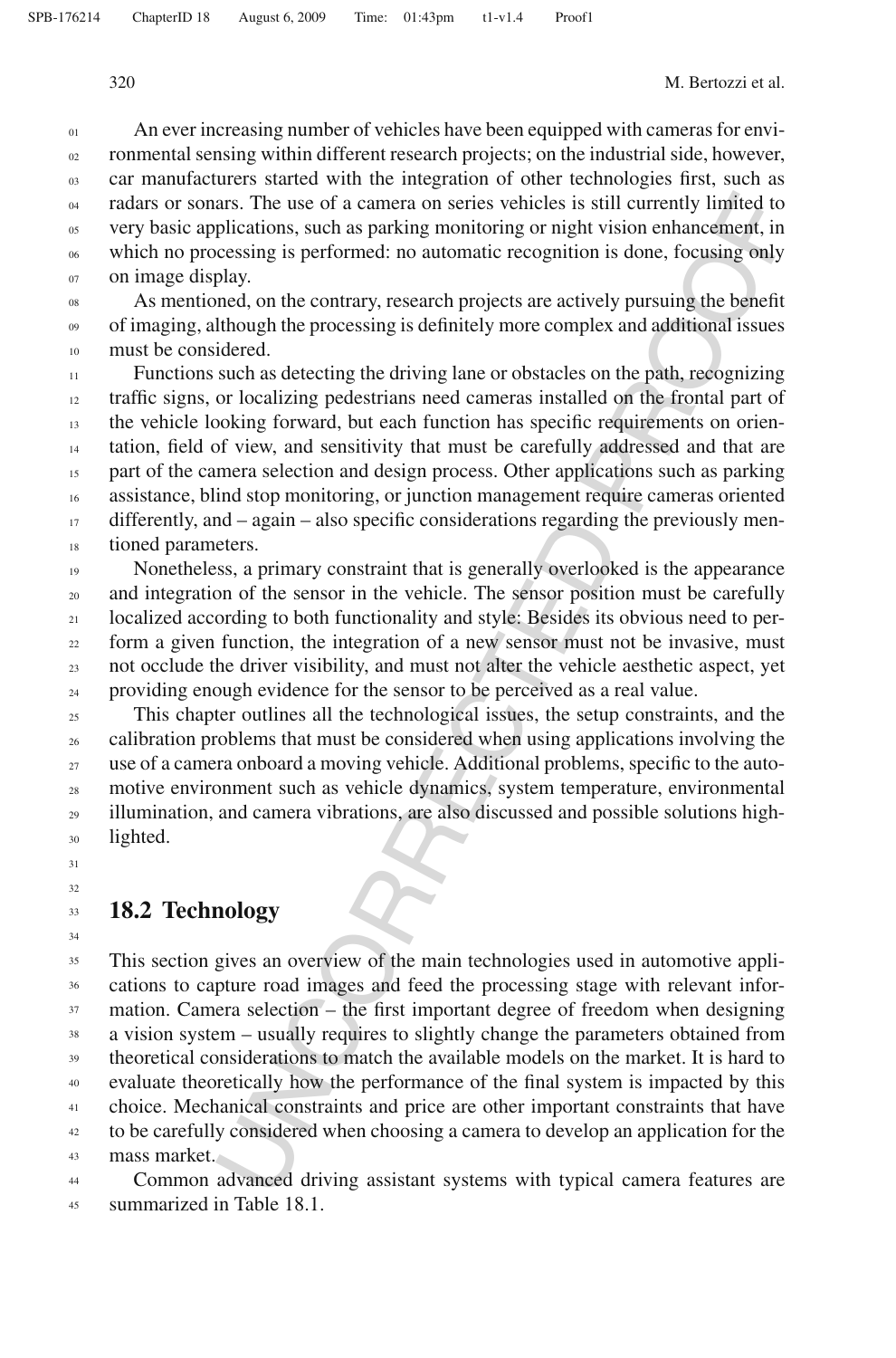<span id="page-4-0"></span>

|                                              |                                        | Table 18.1 Common automotive applications with typical camera features |                       |                                  |                                    |                   |                                   |
|----------------------------------------------|----------------------------------------|------------------------------------------------------------------------|-----------------------|----------------------------------|------------------------------------|-------------------|-----------------------------------|
| Application                                  | Pedestrian<br>detection                | detection<br>Lane                                                      | detection<br>Obstacle | recognition<br>Traffic-<br>signs | Parking                            | <b>Blind</b> spot | Automatic<br>headlight<br>control |
| Sensor/camera<br>(global<br>shutter)         | Thermal                                | Visible/NIR                                                            | Visible/NIR           | Visible/NIR                      | Visible/NIR                        | Visible/NIR       | NIK                               |
| Pixel resolution                             | $320\times240$                         | VGA or greater                                                         | VGA or greater        | VGA or greater                   | VGA or greater                     | VGA or greater    | VGA or greater                    |
| Dynamic range                                | Thermal                                | Highest                                                                | Highest               | Highest                          | Highest                            | Highest           | Highest                           |
| Temporal<br>resolu-<br>$\operatorname{tion}$ | At least 10 Hz                         | At least 10 Hz                                                         | At least 10 Hz        | At least 10 Hz                   | At least 10 Hz                     | At least 10 Hz    | At least 10 Hz                    |
| Technology                                   | Micro-bolometer                        | CCD                                                                    | CCD/CMOS              | CCD                              | CMOS                               | <b>CCD/CMOS</b>   | CMOS                              |
| Advantages                                   | no texture<br>on targets<br>Day/night, | High S/N ratio                                                         | Low cost              | Low cost                         | Low cost                           | Low cost          | No smear                          |
| Limitations                                  | hot back-<br>Expensive,<br>grounds     | Night: smear                                                           | Smear or noise        | Dynamic range                    | Ego-motion detection Dynamic range |                   | Dynamic range                     |
| Heads                                        | Mono or stereo                         | Mono or stereo                                                         | Mono or stereo        | Mono                             | Mono                               | Mono              | Mono or stereo                    |
|                                              |                                        |                                                                        |                       |                                  |                                    |                   |                                   |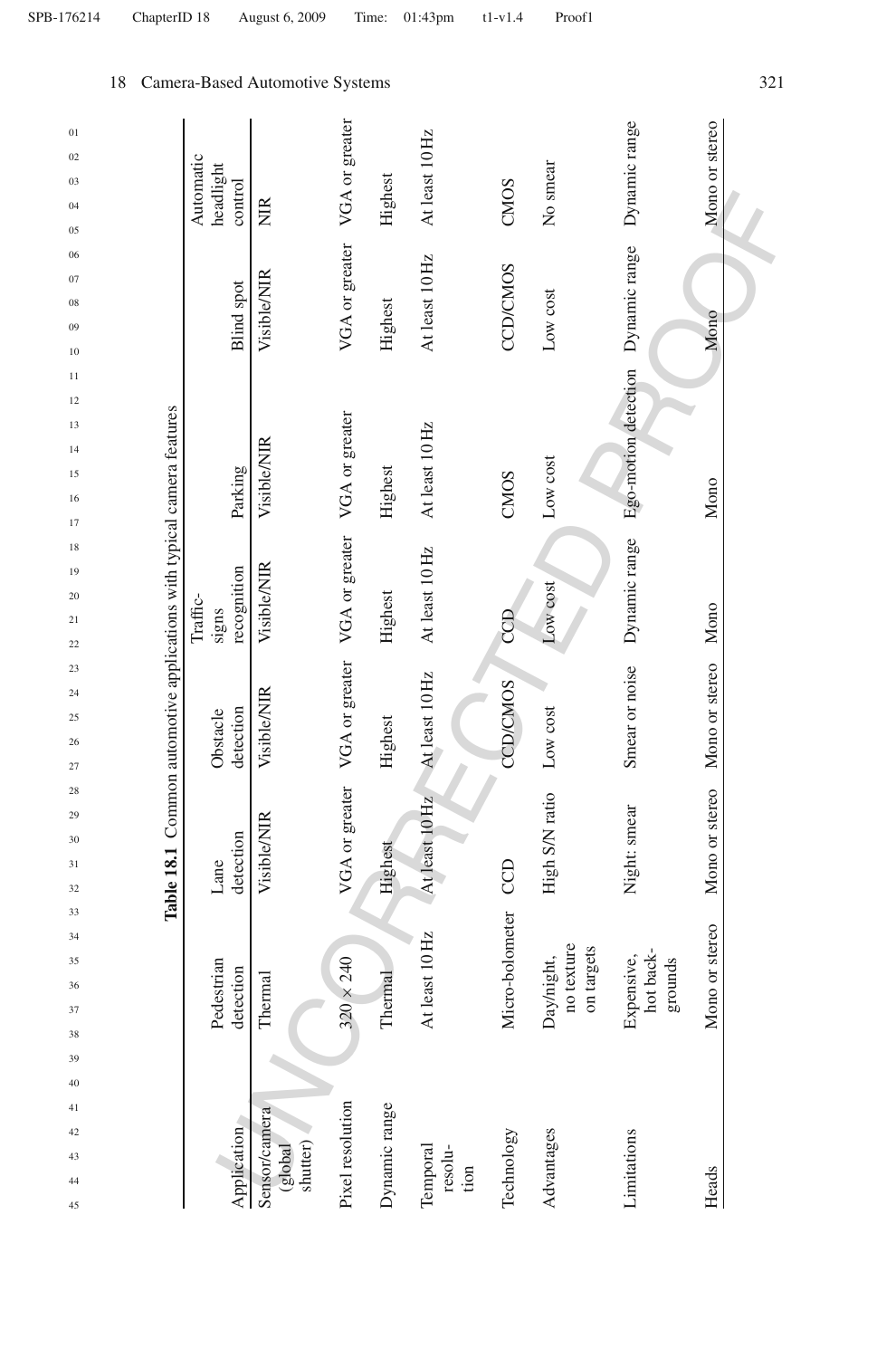322 M. Bertozzi et al.

#### $01$ *18.2.1 NIR and FIR Sensors*

 $02$ 

03 04 05 06 07 Automotive cameras suitable for ADAS are designed to make processing system recognition tasks easier and more robust. This includes the use of special sensors able to capture radiations with wavelengths outside the perception range of the human eye. There are two main interesting ranges of frequencies used in automotive applications: near infrared (NIR) and far infrared (FIR).

asks easier and more robust. This includes the use of special sensors re radiations with wavelengths ouside the perception range of the care infrared (NIR), and far infrared (NIR), and far infrared (NIR) and far infrared d 08 09 10 11 12 13 14 15 16 17 NIR is the acronym used to indicate the electromagnetic waves with wavelength between 700 and 3000 nm. This radiation cannot be perceived by the human eye but is full of important information, especially during the night. Moreover, when the scene is illuminated with high beams emitting in the NIR range, humans in other cars do not perceive the dazzling<sup>1</sup> by the lighting system while vision systems can perform its detection on a fully illuminated scene. The NIR light is valuable, thanks to the different reflectivity of objects in this range. Scenes looking poorly illuminated in the visible domain have a good amount of information still available in the NIR domain. Thus, capturing and performing detections on these kinds of images usually lead to better results than using visible images.

18 19  $20$ 21 Thanks to the physical silicon characteristics, most of the commercial/industrial devices already capture the NIR radiation and a filtering glass is inserted between the lens and the sensor to filter out the intensity content in this range in order to obtain images with more realistic colors.

 $22$ 23 24  $25$ 26  $27$  $28$ 29 30 Special fabrication processes may improve the sensitivity in the NIR domain. In these cases the visible contribution can be filtered out obtaining pure NIR images. Due to the visible cutoff filter, the amount of light reaching the sensor is strongly reduced, thus longer shutters and/or higher gains must be used to obtain a correct exposure. Images taken in the NIR domain are suitable for lane detection and pedestrian detection. Not all materials have a good NIR reflectivity. Some PVC (polyvinyl chloride) clothes adsorb this kind of light which makes the recognition task more difficult. This is a strong limiting factor to the use of this kind of images for pedestrian detection.

31 32 33 34 35 Far infrared is conventionally intended to be the spectrum of the electromagnetic waves with wavelength between 3 and  $25-40 \,\mu m$ . Measuring the intensity of this type of radiation emitted by a body allows to measure its temperature. Range from  $3$  to  $5 \mu m$  is sometimes also referred to as MWIR (medium wavelength infrared) while from 5 to 14  $\mu$ m is named LWIR (long wavelength infrared).

36 37 38 39 Sensors able to produce a thermal image of the framed scene are used in aftermarket products for night vision-driving assistants [327]. In a thermal image each pixel value is related to the temperature of the surface covered by the pixel projection through the lenses via a typical transfer function.

40 41 42 One of the interesting points about FIR in the automotive industry is related to the high air transparency of these wavelengths. Figure 18.1 describes how the air transmittance changes with the radiation wavelength. This function looks like a

43 44 45

<span id="page-5-0"></span><sup>&</sup>lt;sup>1</sup> This solution can be unsafe for the human eye in proximity  $(0-10 \text{ m})$  of the car.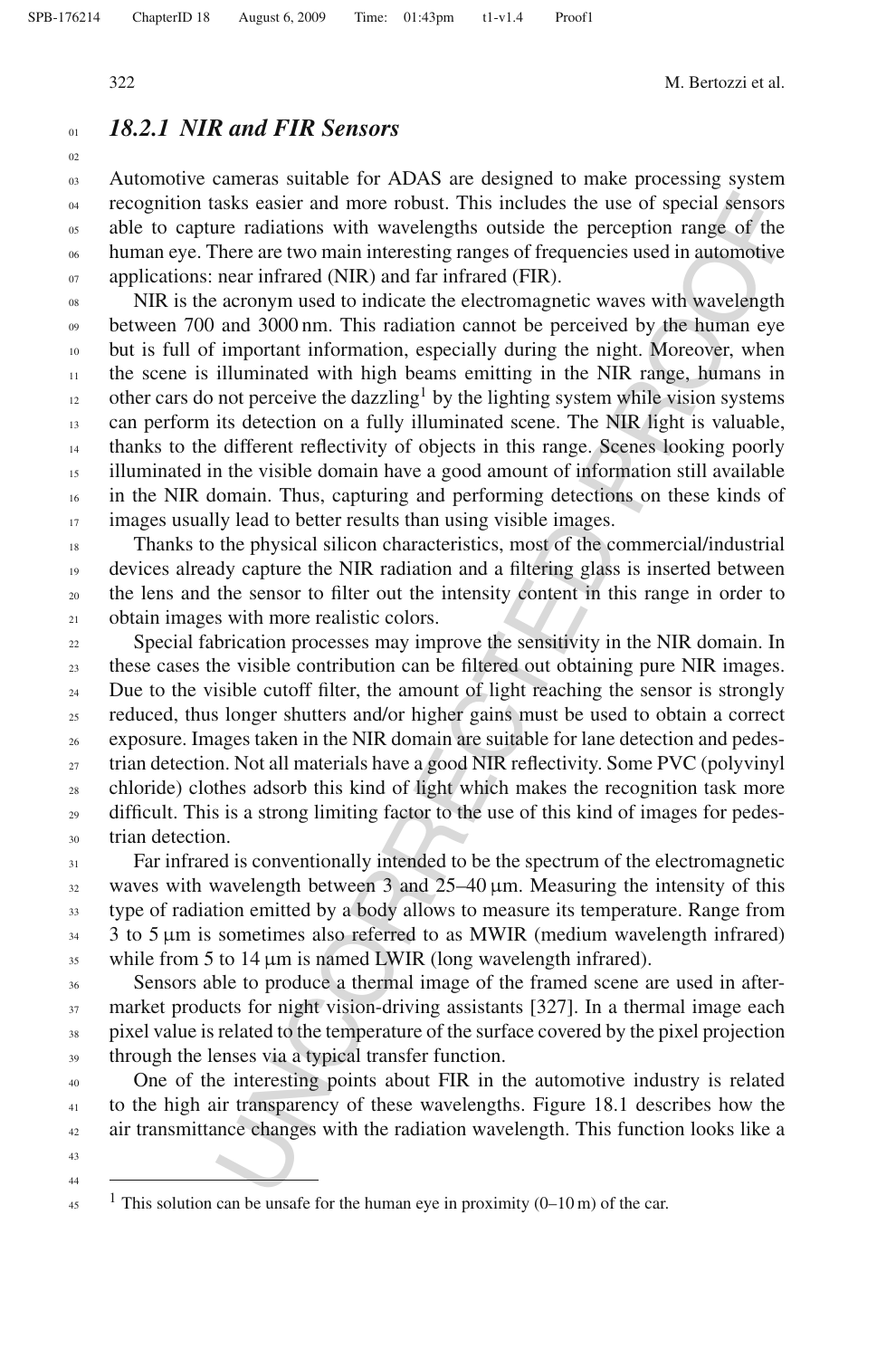

<span id="page-6-0"></span>**Fig. 18.1** The transmittance of the air has a window in the far-infrared range

 sequence of high-attenuation and high-transmittance ranges. These ranges are called *atmospheric windows*. The transmittance in the LWIR range is high thus the radiation is not attenuated over a long distance. On the other hand, in the MWIR range a sensible attenuation occurs and makes air opaque for this radiation at distances of some tens of meters.

 FIR images are used in automotive systems to detect pedestrians and animals, thanks to the different temperature of their body with respect to the background (see Fig. [18.2\(](#page-6-1)a). However, limitations of this approach can be due to heavy clothes worn in winter – masking the human emissivity – and hot backgrounds during summer – where the background may be hotter than the subjects – as shown in Fig. 18.2(b).





<span id="page-6-1"></span>Although these systems are really effective for human detection at medium-low temperatures only, they are not widespread due to the sensor cost.

### *18.2.2 Color Sensors*

 The color information is important for the detection of structured elements such as vehicles, lanes, road markings, pedestrian crossings, traffic lights, and traffic signs.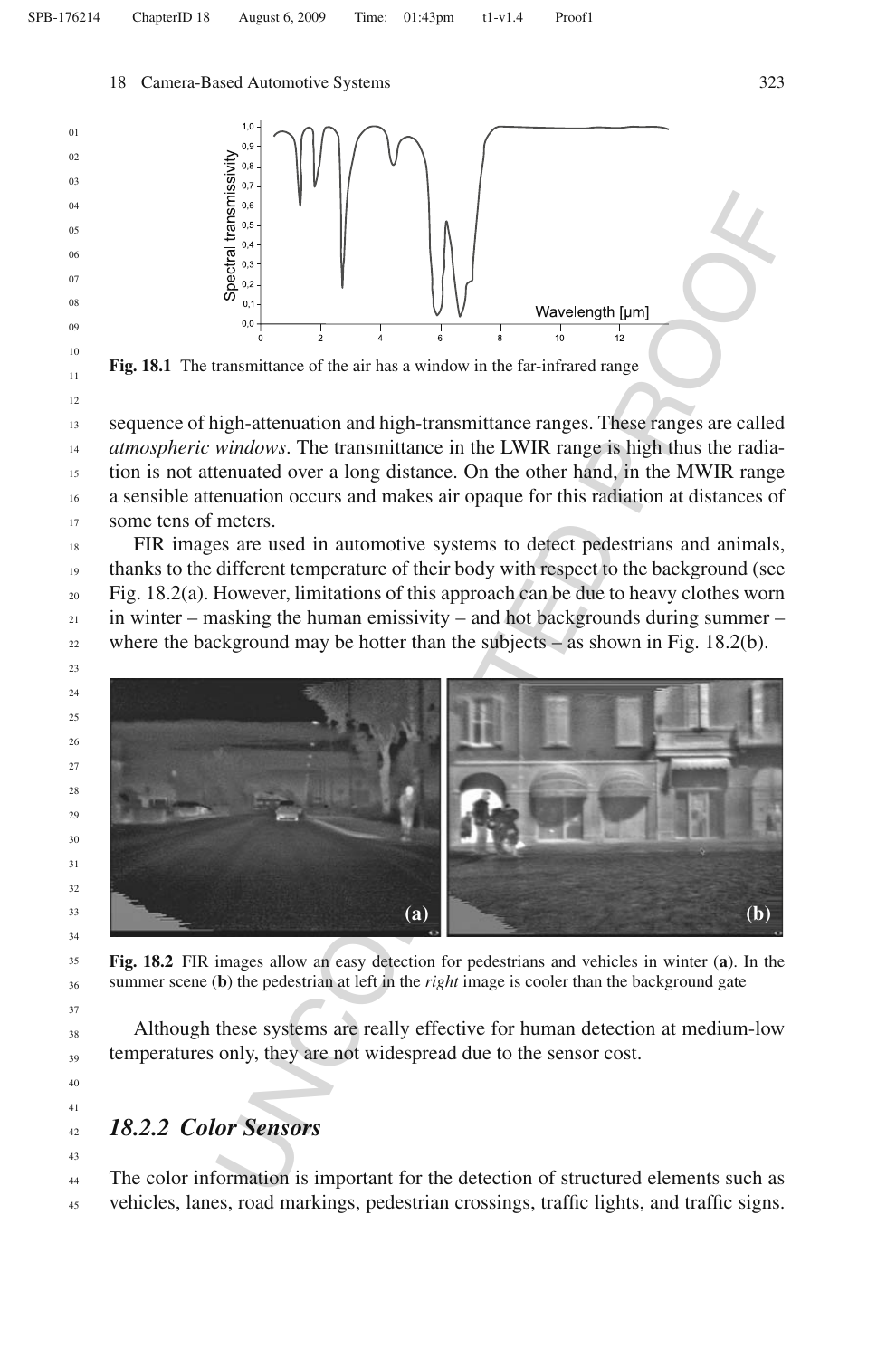$01$  $02$ 03 A cheap way to obtain color using a single imager is to install on the top of each pixel a color filter. This way each pixel is exposed to a specific wavelength range depending on the color filter.

04 05 06 07 The most common solution is to use a Bayer pattern. Referring to a  $2 \times 2$  pixel cell, four possible combinations of R, G, and B wavelengths are commonly used. Usually two pixels are dedicated to the green radiation since the human eye is more sensitive to this color; the other two are used to filter the red and blue components.

common solution is to use a Bayer pattern. Referring to a  $2 \times 2$  pixel<br>sible combinations of R, G, and B wavelengths are commonly used.<br>sible scole/it detect to the green radiation since the human eye is more<br>insection t 08 09 10 11 12 13 14 15 The color image can be reconstructed using different algorithms. These can be fast or accurate, depending on the needed accuracy and on the available computational power. The best reconstruction can be obtained by sub-sampling: each RGB pixel of the final color image is obtained directly from a  $2 \times 2$  pixel in the raw image. Other techniques may show artifacts due to the spread of the color info over several adjacent pixels. A Bayer image uses one-third of a RGB image size; this is beneficial to reduce bandwidth during transmission. Software libraries can be deployed to perform transformations and detection directly on the Bayer image.

## *18.2.3 Global and Rolling Shutter*

 $20$ 21  $22$ 23 24  $25$ 26 27 28 A sensor with a global shutter exposes all pixels at the same time. Each pixel integrates an amount of light coming from different portions of the framed scene at the same time. If the shutter is too slow, when the sensor is mounted on a fast moving vehicle, motion blur can occur. While in some situations like lane detection this can lead to a more uniform and easier image to work with, in other situations like obstacle detection it can lead to blurred and unusable images. A global shutter can be expensive since it requires high-speed electronics. A global shutter is typical for CCD technology.

29 30 31 32 33 35 On the other hand, a simpler alternative for CMOS sensors is a rolling shutter. Different areas of the image (often each line) are electronically exposed at different times. This can lead to image artifacts like skew for still images or wobbling for image sequences. These artifacts occur when the camera is moving or the framed scene contains moving objects. The results are as annoying for camcorder and consumer camera users, as they are unacceptable for image analysis, especially in automotive systems, since the constraint that the source image is taken at the same time is violated.

#### 36 37 38 39

40

34

## *18.2.4 Multi-imager Sensors*

41 42 43 44 45 Vision systems may use one or more sensors. A system with two imagers connected or integrated onto the same board and specifically oriented to frame the same scene but from two different angles is called stereoscopic. Such a system has an additional feature to be considered in the design phase: the baseline, i.e., the distance between the two imagers. Depending on the baseline width, the stereo head will be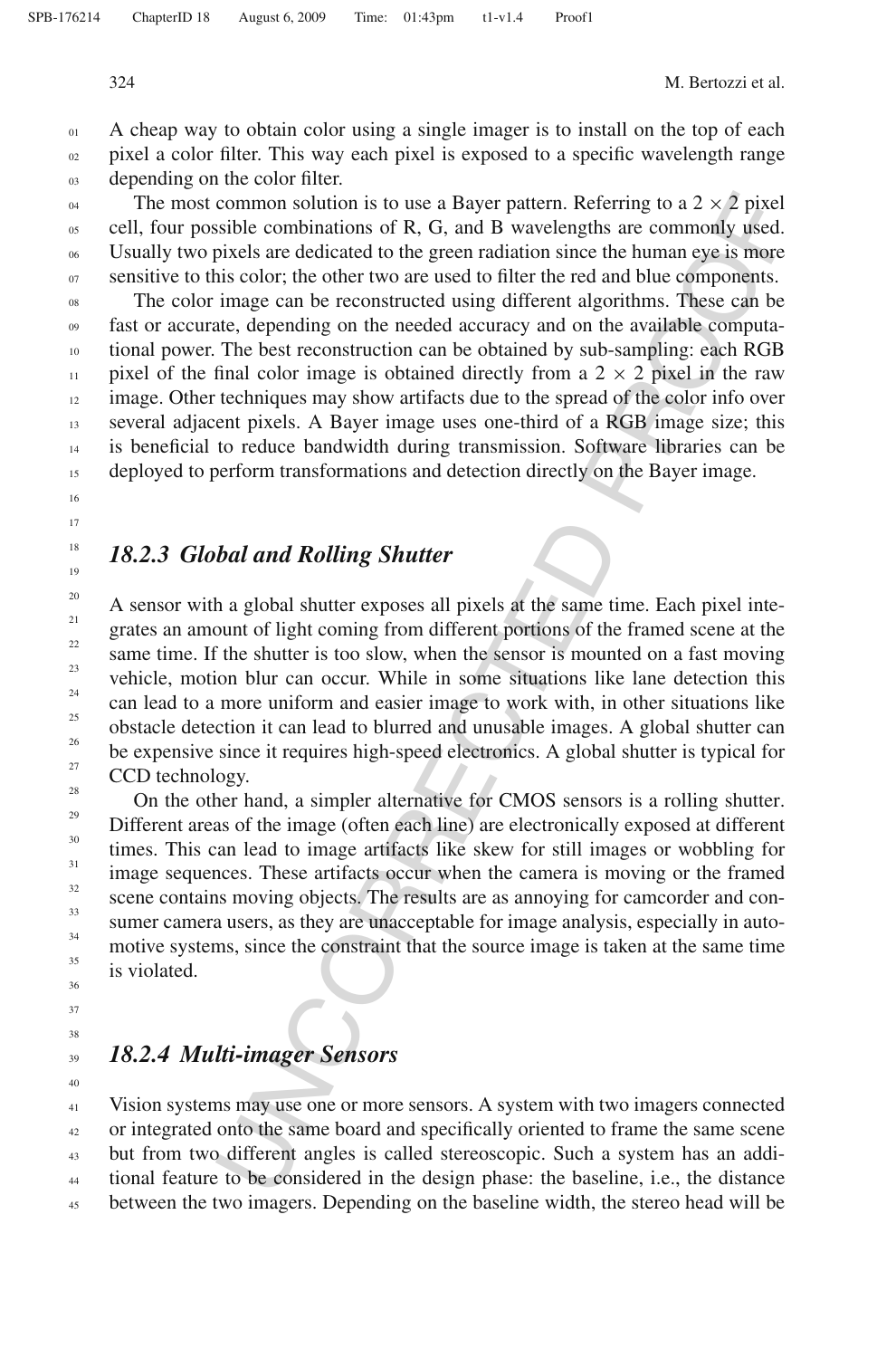$01$  $02$ 03 04 05 06 tailored to detect objects at different distances: with a large baseline far objects are better detected while with a short baseline close 3D reconstruction is possible. If the sensors are mounted on the same, rigid mechanical bar a factory calibration can be performed to adjust the relative orientation. If the sensors are separated (such as in case of two separate cameras) inter-calibration problems may occur if one of the sensors loses its orientation.

to adjust the relative orientation. If the sensors are separated (such as<br>separated cameas) inter-calibration problems may occur if one of the<br>is orientation.<br>[T](#page--1-1)he correntinon systems use one (monocoular) single cameta to<br>  $07$ 08 09 10 11 12 13 14 15 16 17 18 19  $20$ 21 22 23 Simple detection or recognition systems use one (monocular) single camera to capture the image stream that will be analyzed. This kind of system relies on the knowledge of camera orientation with respect to the world reference system to provide an accurate distance estimation of the detected objects. If the camera is mounted on a moving vehicle, its orientation changes continuously, depending on many variables like bumpers response, vehicle speed, or road roughness. An accurate stabilization system, which may be obtained by analyzing the acquired images or using other sensors such as inertial measurement units (IMU), can help make the system more robust to many of these changes. However, this is true only on flat grounds. The estimation of road slope is possible for monocular systems only if additional assumptions are made, such as constant road width or specific lane markings structure. Stereo systems, on the other hand, can provide distance estimation even on non-flat terrains. Other features like road slope and instantaneous pitch can be detected from the processing of a stereo pair. The drawback of this technique is the high cost involved in duplicating the sensor, keeping it calibrated, and providing additional computing power. Systems with more than two heads have also been designed for very specific applications [82].

24  $25$ 

## *18.2.5 High Dynamic Range*

26 27

28 29 30 31 32 33 The brightness of an automotive scene can range from 0.1 to 50000 cd*/*m2. With current sensors it is not possible to capture this dynamic range<sup>2</sup> in a single shot. An alternative, and cheaper, way to work with high dynamic range (HDR) images is to take different shots, two for instance, with different shutter values, one underexposed and one overexposed, and then use an algorithm to merge them together in a unique image with an extended dynamic range.

34 35 36 37 38 39 40 41 The shots can be taken using different sensors or the same sensor. When using different sensors, the images must be taken at the same time, so that moving objects are in the same position in both images. Unfortunately, this technique is expensive since it requires two sensors with exactly the same orientation. Moreover since the two sensors are not in the same position but skewed at least along one axis, some artifacts will appear in the final image. For these reasons the other technique is preferred, i.e., taking the images from the same sensor but at different times; this is commonly done to take HDR pictures of still scenes. In the case of automotive

42 43

<sup>44</sup>  $2$  Dynamic range is intended to be the ratio between the greatest amount of light to produce the

<span id="page-8-0"></span><sup>45</sup> brightest pixel and the least amount of light to produce the darkest pixel within the same frame.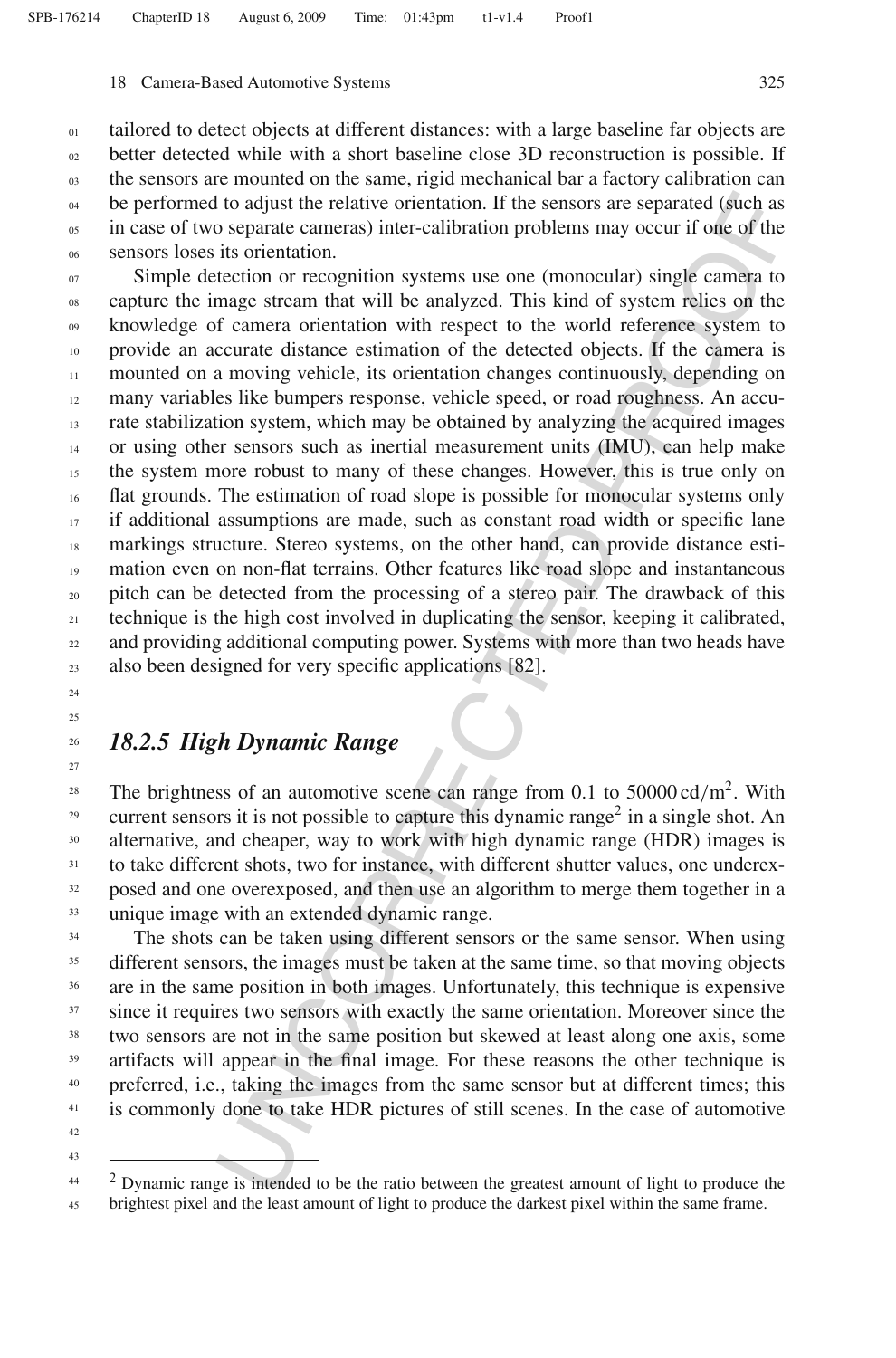$01$  $02$ 03 04 05 06 applications the movement of the camera is an even worse source of artifacts, since two consecutive images will indeed frame the world from two different points of view regardless of moving or still objects. In the next few years the market will see the introduction of new CMOS sensors where the pixel response can be different in different areas of the image, which is useful especially in challenging illumination conditions such as entering or exiting tunnels and with strong shadows.

## *18.2.6 Frame Rate and Processing Rate*

on of new CMOS sensors where the pixel response can be different in<br>so fo the image, which is useful especially in challenging illumination<br>che sentering or exiting useful especially in challenging illumination<br>the senter 11 12 13 14 15 16 17 18 19 20 21 22 23  $^{24}$  $25$ 26 Automotive systems need to respond in the shortest amount of time possible to the situations they are designed to recognize giving the driver or to the actuation system the longest time possible to actuate the proper countermeasures. This requires to sample the world at a sufficiently high frequency. Obviously there is not a unique rule to compute this frequency, and the solution is a trade-off between different constraints, one of the most important being the cost. Vehicle speed and motion type – such as rectilinear, curve, or abrupt maneuver – can strongly influence the requirement of more samples per second. On the other hand, the processing system should have enough computational power to run the algorithm fast enough to utilize the amount of data produced by the sensors. This, especially for images and depending on the resolution, creates the need for a new generation of processing units able to supply the proper processing rate. A specific generation of embedded processing chips is needed to match the difficult constraints of the ADAS market: high computational power, minimum need of external components, low power consumption, large temperature range, large shock resistance, and finally small size to be directly integrated into the smart camera.

27 28 29

30

## *18.2.7 Optics*

31 32 33 34 35 Besides the sensor, optics are primarily responsible for image quality. Depending on the focal length, the optic will introduce some geometric distortion in the image. This distortion can be removed using a lookup table obtained from accurate theoretical models or from experimental measurements. The experimental solution is preferable since it delivers more accurate results for the whole system.

36 37 38 39 40 The amount of light captured by the lens is important in night applications. Also NIR-only systems should use bright lenses to compensate for the visible filter attenuation. When choosing lenses, size, cost, and the amount of light ( *f* number) should be carefully considered.

High-definition sensors with a large size (1/2" or more) require finding an appropriate lens which is able to cover the entire sensor area, as otherwise vignetting3 phenomena might occur.

<span id="page-9-0"></span> $\Delta$ Q1  $\frac{3}{10}$  Vignetting is a noticeable gradient within the image brightness. The image has a high brightness near its center which decreases in the peripheral areas.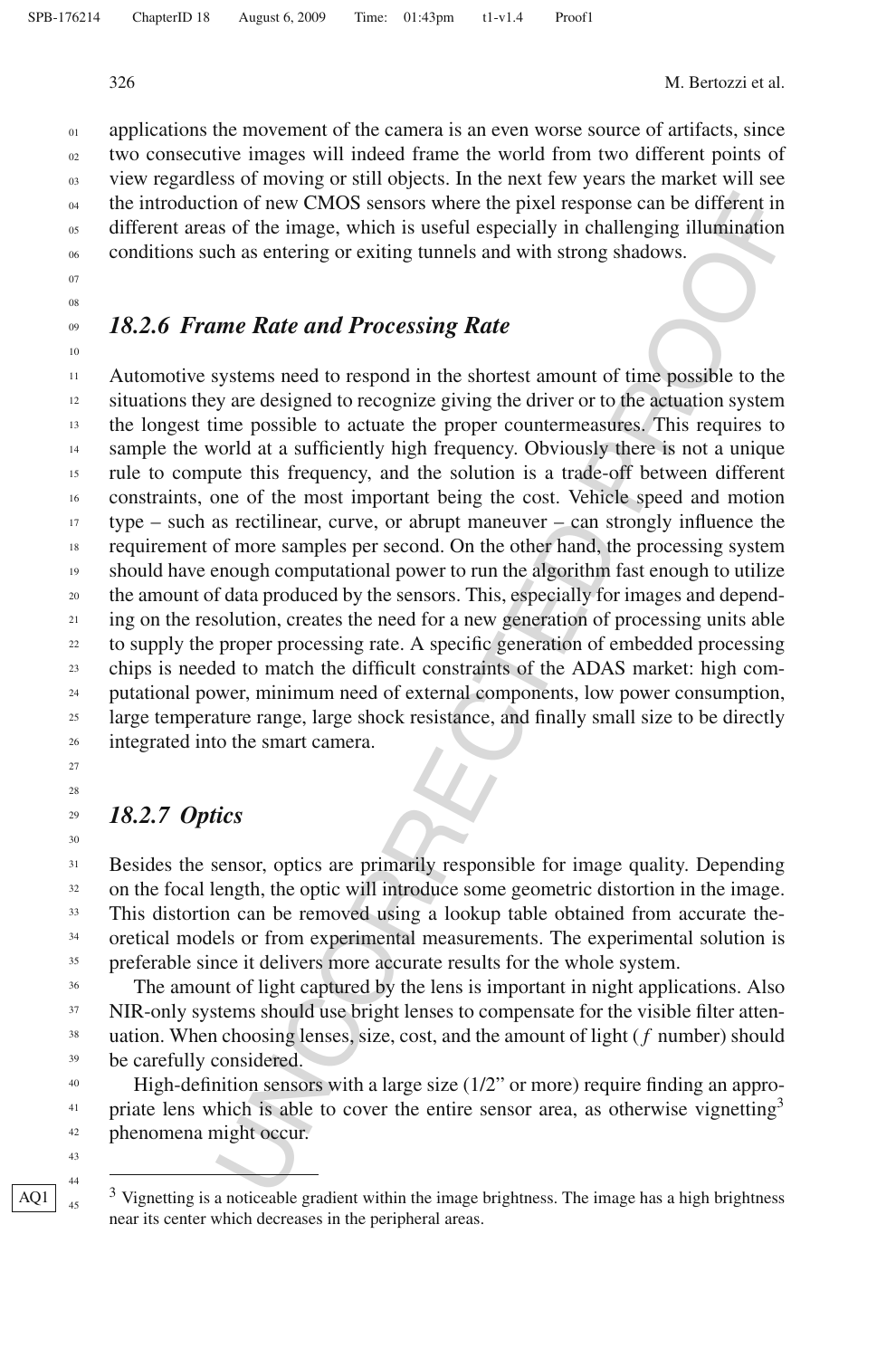$01$  $02$ 03 04 05 Depending on the glass quality, lenses have an optical resolution. Resolution is the capability of an optical system to distinguish between two adjacent points. The lens quality must be selected appropriately according to the sensor. High-definition lenses help to resolve details which are needed for the detection of far features (such as traffic signs or pedestrians).

06  $07$ 08 09 10 11 12 Optics usually have a few regulation gears for focus or iris aperture. In automotive environments, locking screws for these gears are useful to contrast unwanted movements due to vibrations. Any change in focus or iris causes a variation of the aperture angle and likely a movement of the optical center over the sensor. To avoid calibration problems, in extremely harsh environments or for series production, fixed focus and fixed iris are preferable. Adjustable optics are useful in prototyping phases.

#### 13 14

### **18.3 Setup**

15 16

17 18 This section gives an overview of the main problems and constraints in the system setup for automotive applications.

resolve details which are needed for the detection of far features (such<br>so repolestinas).<br>
So repolestinas,<br>
So repolestinas, locking serves for these geass are useful to contrast unwatted<br>neutro-<br>the to vibrations. Any c 19  $20$ 21 22 23  $^{24}$  $25$ 26 Typical problems of artificial vision systems, such as background noise, camera movements, illumination conditions, and characteristics of the target to detect, are amplified in the automotive field. Unlike industrial applications or video surveillance systems, the scenario changes continuously, the camera is on the move, the vehicle is subject to vibrations and oscillations due to road coarseness, some targets like pedestrians can only be defined in a statistical and non-exhaustive way. Moreover the area for system wiring and sensors positioning is very limited and usually a camera-based system must be connected to other vehicle sensors or devices.

27 28 29 For these reasons, the setup design is one of the most complex challenges in the implementation of a complete system. System designers have to consider the constraints discussed in the following section.

- *18.3.1 Functionality*
- 34 35 36 37 38 A wide range of ADAS are currently available on the market and others will come out shortly [\[410\]](#page--1-0): Adaptive Cruise Control, All-Round-View, Collision Warning and AQ2 Auto Break, Pre-crash Safety, Lane Departure Warning, Lane Keeping Assistant, Stop-and-Go Assistant, Blind Spot Detection, Lane Change Assistant, and Night Vision.
- 39 40 41 42 43 44 The hardware setup strongly depends on the specific functionality. Some of these systems like Lane Departure Warning or Blind Spot Detection require a simple hardware setup: one smart camera connected to an integrated display on the vehicle. Other systems like Stop-and-Go or Collision Warning and Auto Break require a more complex setup: a stereo system or a sensor fusion with other devices. ADAS providing complex pre-crash features, such as pedestrian detectors, require
- 45 a more complex design since they need to process data from several sensors which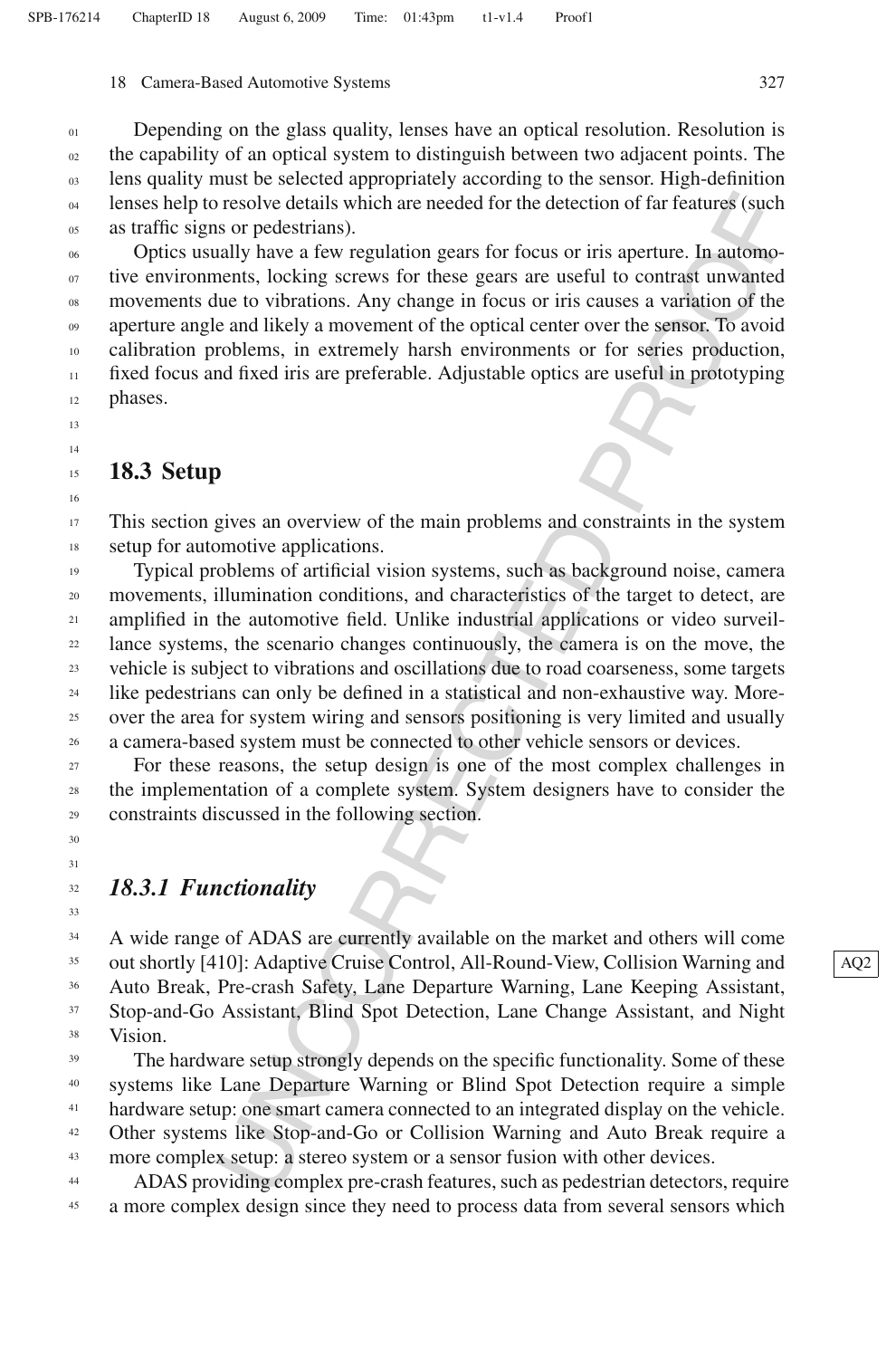$01$  $02$ might already be used for other purposes – such as a single wheel speed detector for ESP (electronic stability program) – to perform their task.

03 04 05 06  $07$ 08 For multi-sensor systems synchronization must be ensured to avoid artificial data re-alignment inside the ECU (electronic control unit). Synchronization must be supported by sensors and is usually distributed as a square wave triggering the sampling instant. If sensors only supply a strobe signal, a robust time stamping inside the ECU is required in order to allow real-time data alignment. Data alignment can be problematic from some sensors like forward-looking cameras.

- 09
- 10 11

12

## *18.3.2 Technical Feasibility of Device Positioning*

13 14 15 16 17 18 In the prototyping phase, the sensors installation must follow a feasibility analysis. During this phase, constraints like installation cost and system performance must be considered together with aesthetics or ergonomics. The perception system components can be placed all around the vehicle depending on the application without limiting the visibility for the driver and can be placed both inside or outside the cabin.

19 20 21 22 23  $^{24}$ These choices are driven by both the target application and technological issues. Inside the cabin the camera is protected from rain, snow, and dust but has to follow some aesthetic and ergonomic constraints. Moreover, modern heat-treated windshields filter the near-infrared wavelength causing loss of information if the system use an infrared camera sensor. This problem can be solved in different ways such as replacing the windscreen or changing the camera position outside the cabin.

 $25$ 26 27 28 29 30 31 Far-infrared cameras cannot be placed inside the cabin since glass is opaque to these wavelengths. Figure 18.3(a) shows an example of FIR camera integration. However, an outdoor installation has to cope with environment-related problems such as cleaning the device, waterproof resistance, and in some cases shock resistance. Devices mounted in peripheral positions – such as behind the bumper – need a protection system from shocks. Figure 18.3(b) shows a possible solution for the camera setup in a Start-Inhibit system on a truck [84].



43 44 **Fig. 18.3** Example of integrating of a FIR vision system: an infrared camera is mounted in a central position in the front of the vehicle (**a**). Integration of a stereo vision system on a truck (**b**)

<span id="page-11-0"></span>45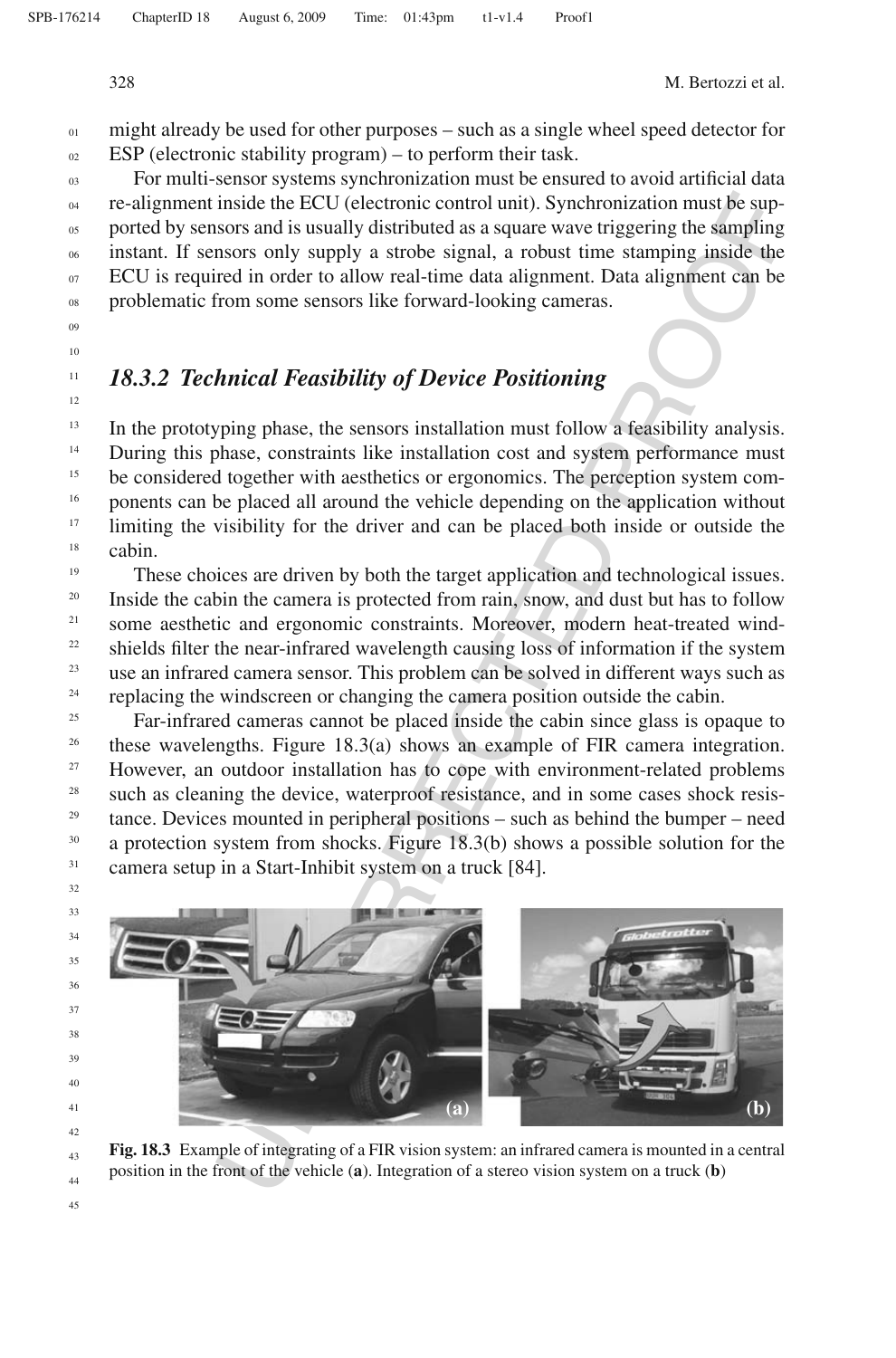## *18.3.3 Wiring and Positioning*

 $01$  $02$ 

<span id="page-12-0"></span>43

vious sections, ADAS systems require extremely small camenas that<br>or integration with low inpact inside the car and reasonate process<br>perform recognition task. For these reasons, industrial small camenas<br>as or and processi 03 04 05 06 07 08 09 10 11 12 13 14 15 16 17 18 19  $20$ Device positioning and wiring have to be carefully considered if needed. As discussed in previous sections, ADAS systems require extremely small cameras that are suitable for integration with low impact inside the car and reasonable processing power to perform recognition task. For these reasons, industrial smart cameras including sensor and processing unit in one enclosure are still not sufficient for ADAS applications. A good solution is to keep the vision sensor and a compact processing unit separated and connected by some robust interface, such as Ethernet, firewire, or USB cables. Is this way the embedded processing unit of appropriate power can be placed more freely on the vehicle where there is space available. Some systems may have the ECU placed in proximity of the sensor and produce the results – such as driver warnings – directly there. However, if sensors are placed outside the cabin, connection cables between the sensor and the ECU must be placed taking into account problems such as temperature range, electromagnetic interferences generated by the engine, and thermal noise, all of which cause signal degradation. These problems are critical if the signal has a high frequency, such as for high-resolution or high frame rate cameras. Differential buses such as CAN (controller area network), firewire, or LVDS (low-voltage differential signal) provide the necessary robustness for communication.

## *18.3.4 Lighting Control*

During the day scene, illumination is determined by weather conditions. When the camera is placed inside the cabin, internal illumination can cause reflections on the glass (see Fig. 18.4(a)); to avoid this effect a small black chamber can be installed around the camera (like the one in Fig. 18.4(b)).



41 42 **Fig. 18.4** Color image acquired by an onboard camera with reflections in the bottom (**a**). A possible solution to protect the camera sensor from reflections (**b**)

44 45 At night, on the other hand, illumination is poor even with a NIR camera and the system requires a proper illuminating hardware (with respect to the camera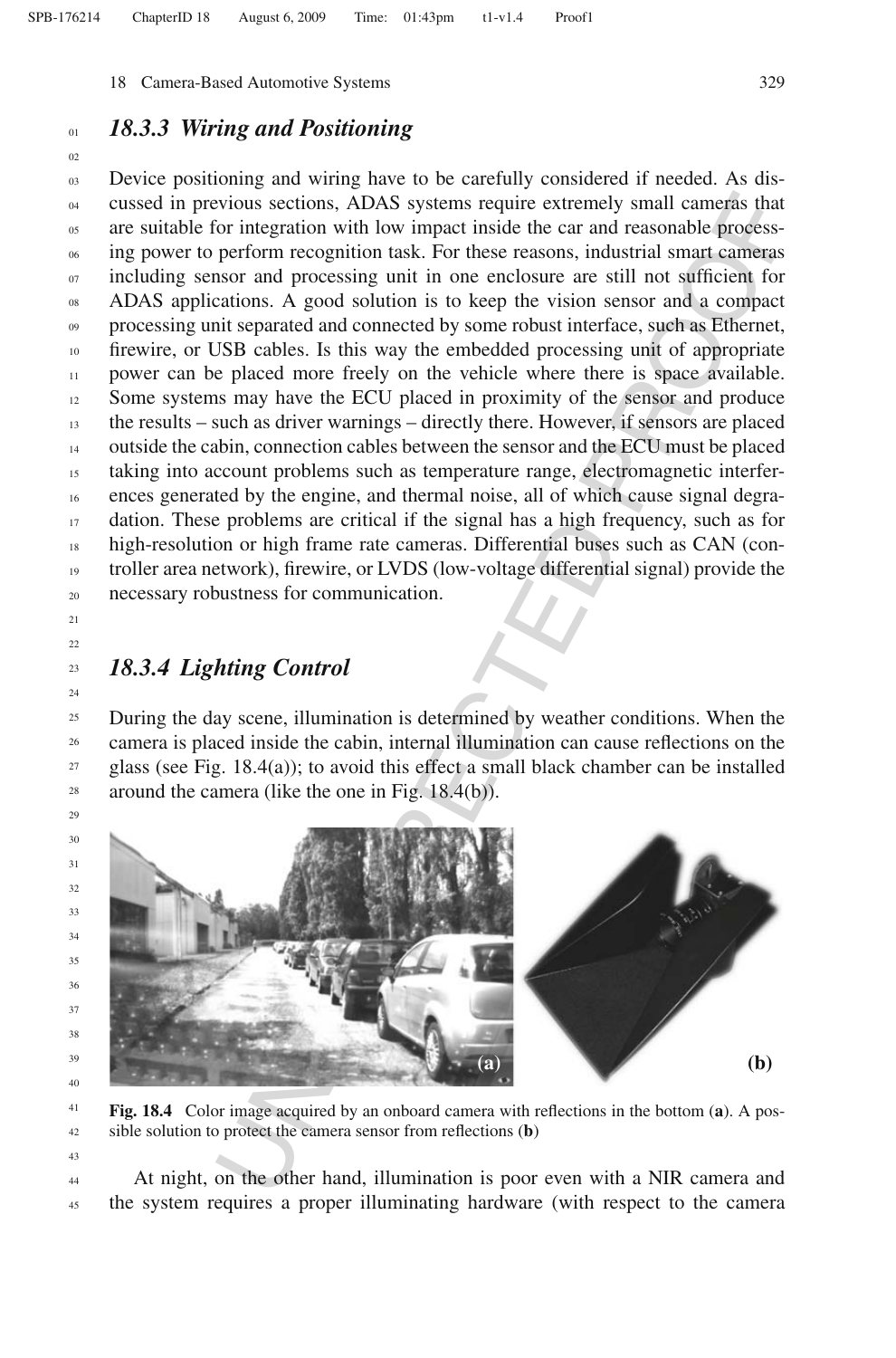330 M. Bertozzi et al.



**Fig. 18.5** Two different types of near-infrared lamps installed on an experimental vehicle (**a**). Night vision lighting system composed by low/high beam light to the *left*, NIR lamp in the *middle*, and parking light to the *right* (**b**)

<span id="page-13-0"></span>sensitivity spectrum). In Fig. 18.5(a), the setup with two different NIR lamps is shown. In Fig. 18.5(b) the NIR illuminator has been integrated within the head lamp assembly.

## **18.4 Calibration**

22 23 24 Camera calibration is one of the main issues in machine vision applications. In general calibration provides a correspondence between the results of an algorithm and the real world. It is a hard link between the software and its application.

 $25$ 26  $27$ The calibration process consists in finding the extrinsic and intrinsic parameters of a camera; the former being the camera position and orientation, the latter being the internal parameters, i.e., focal length, optical center, etc.

 $28$ 29 30 31 32 In the literature many algorithms for camera calibration have been proposed for monocular systems [544, 566, 600], stereo systems [606, 311], etc., but many of them are linked to some particular hypotheses that ease the calibration step; usually these hypotheses are not verified in automotive environments, for example, short distance perception, still scenarios, or still camera.

(a)<br>
Tifferent types of near-infrared lamps installed on an experimental vehicle (a). Night<br>
there *night* (b)<br>
there are of the main ignus installed on an experimental vehicle (a). Night<br>
there *nght* (b)<br>
there *nght* (b 33 34 35 36 37 38 39 Calibration assumes a particular importance in stereo systems, or in general in systems that involve more sensors; in fact, when a monocular system is affected by a miscalibration, its results are projected in wrong real-world coordinates; therefore, the last step of the processing is degraded. On the other hand, when a multi-sensor system (such as a stereo system for example) is affected by miscalibration, the correctness of the whole processing is compromised since it gets deeply degraded by wrong information matching between the sensors.

40 41 42 43 44 45 The most common way to perform calibration in an automotive system is to use a large calibration grid as, for example, the one shown in Fig. 18.6. Through a calibration tool it is possible to pinpoint all the known 3D world points in the image thus performing an association; then the calibration parameters can be extracted. Figure [18.7](#page-14-1) shows one of these tools: the acquired image is shown on the left-hand side while its corresponding view of the world coordinates is shown on the right.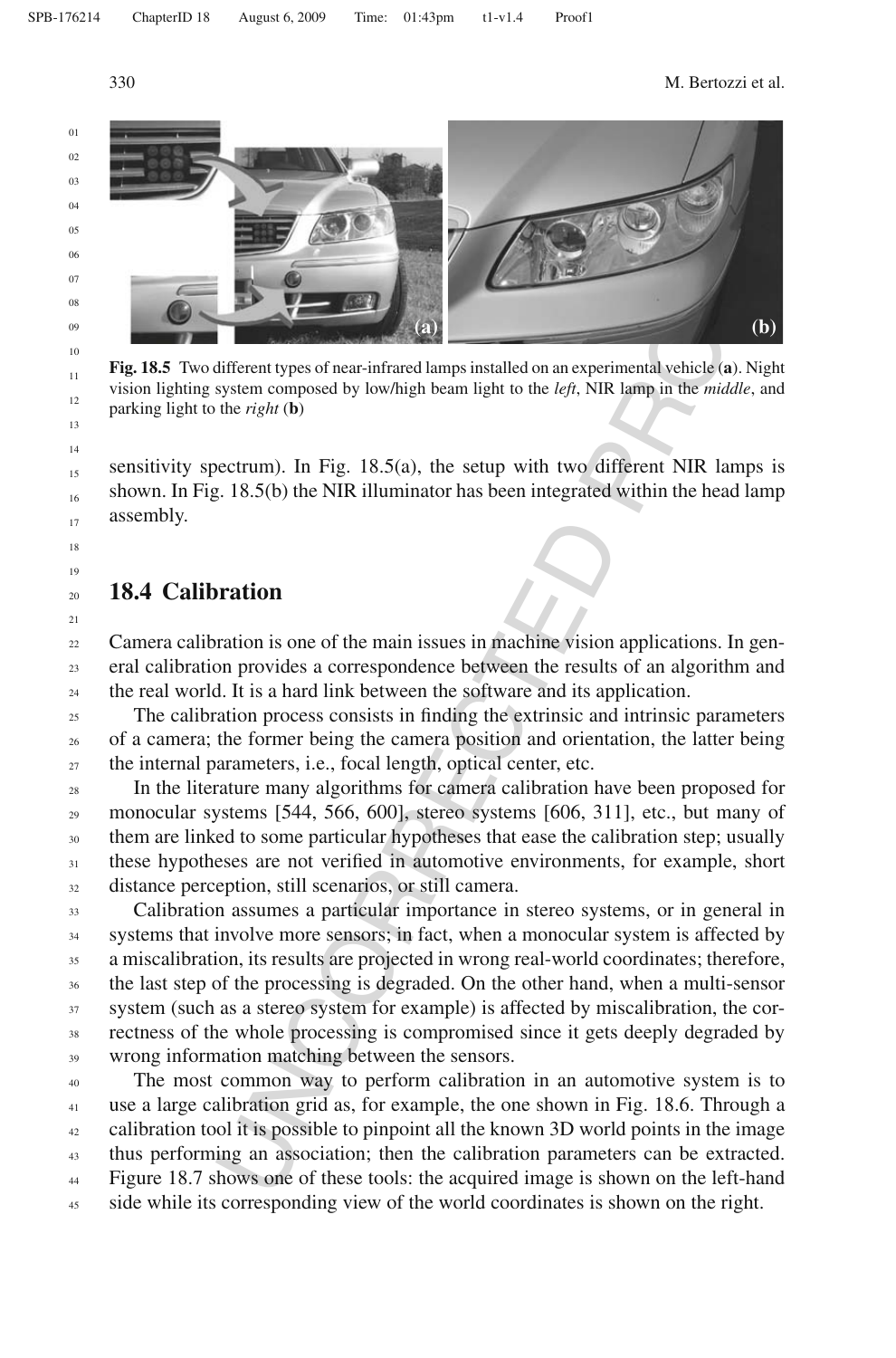

**Fig. 18.6** On the *left*, example of an automotive calibration grid available at VisLab (http://www.vislab.it). Each grid point is indicated by two nails: a *yellow* plastic one, used for visible cameras, and a metal, light reflecting one, to calibrate FIR cameras and visible cameras at night. On the *right*, chessboard used for calibration for indoor applications

<span id="page-14-0"></span>

<span id="page-14-1"></span>**Fig. 18.7** A handy camera calibration tool developed by VisLab

## *18.4.1 Mechanical Issues*

The *left*, example of an automotive calibration grid available at Vistah<br>absolution. Each grid point is indicated by two nails a *yellow* platsic one, used for<br>and metal, light reflecting one, to calibration for indoor a During the prototyping phase cameras have to be placed with many degrees of control. It is important to choose a good trade-off between comfort during camera adjustment and robustness of the system itself. To perform camera orientation in the best way, the choice of an appropriate camera mount is fundamental. In many applications it is useful to have all three axes available. On the other hand, the more degrees of freedom are available, the more the camera can be moved by vibrations or other mechanical causes. However in the final configuration, cameras will be fixed into a rigid cameramount to improve robustness and stillness. The first step with adjustable cameramounts is useful because for some applications a particular orientation relates the system to under specific hypotheses that can be used to simplify the algorithm and speed up the computation process [83].

 Once calibration is achieved, it must be kept throughout the whole product lifetime. Otherwise, either an automatic or manual procedure mustbe made to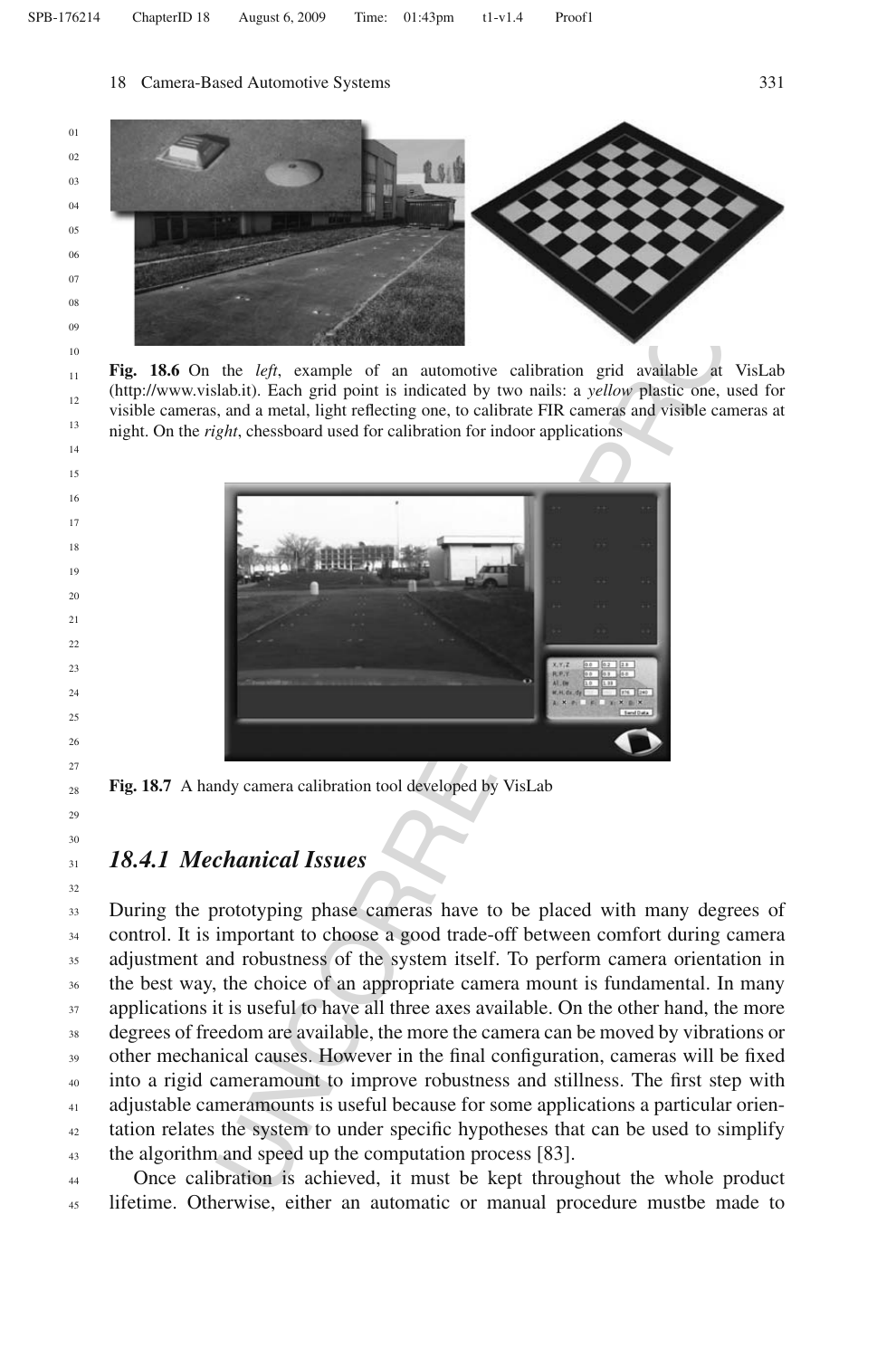35 36

#### 332 M. Bertozzi et al.

 $01$  $02$ 03 04 05 06 compensate for drifts. In case of an automatic procedure, the system periodically checks the system calibration and runs a recalibration algorithm if needed. In case of a manual procedure, the system, once a miscalibration has been detected, can either offer a simple recalibration procedure to the end customer (e.g., drive on a straight road) or suggest to approach an authorized garage for a recalibration by means, for example, of a grid.

simple recalibration procedure to the end customer (e.g., drivé on a<br>
or suggest to approach an authorized garage for a recalibration by<br>
or suggest to approach an authorized garage for a recalibration by<br>
some mechanical  $07$ 08 09 10 11 12 13 14 15 16 17 There are some mechanical issues affecting calibration that have to be considered: vibrations, for example, are very critical in automotive applications, especially with trucks. The choice of the optics is critical as well, since the optical center is different from the image center. The optical center is one of the intrinsic parameters that has to be extracted with the calibration procedure. In particular, if a focus adjustment is needed after recalibration, this will result in a change of the intrinsic parameters: focal length and also optical center position can change. The former is a direct consequence of focus adjustment while the latter is a result of imprecisely mounted optics on the sensor. In fact, if the lens axis is not perfectly perpendicular to the sensor plane, then the rotation movement can cause a movement of the optic center.

## **18.5 Specific Automotive Issues**

22 23 24  $25$ 26 27 28 Camera-based automotive systems have to face issues specific to the automotive domain. The main issue is due to the fact that cameras are installed on moving vehicles and therefore the vision system and its related processing steps must be robust with respect to vehicle movements. In most cases, the vehicle's egomotion must be taken into account. Besides ego-motion, also other kinds of movements like vibrations or oscillations represent a source of noise for vision-based systems.

29 30 31 32 33 34 Other issues are related to specific environmental conditions in outdoor environments. In fact, temperature and illumination conditions can vary and can be barely controlled. Especially for illumination, extreme situations like direct sunlight or strong reflections must be taken into account. In addition, other light sources, such as car headlights or reflectors, might be present in a typical automotive scene.

Specific camera issues related to the automotive environment are summarized in Table [18.2.](#page-15-0)

<span id="page-15-0"></span>

| Issue      | Ego-motion                     | Oscillations and<br>vibrations | Illumination<br>conditions          |
|------------|--------------------------------|--------------------------------|-------------------------------------|
| Properties | Moving background,             | Noise overlapped to            | Object texture changes,             |
|            | perspective changes            | ego-motion                     | bad reflections                     |
| Impact     | Motion blur, object<br>changes | Tracking problems              | Camera dazzling, bad<br>recognition |
| Workaround | Faster shutters, better        | Better ego-motion              | Better processing, higher           |
|            | processing                     | detection                      | dynamic range                       |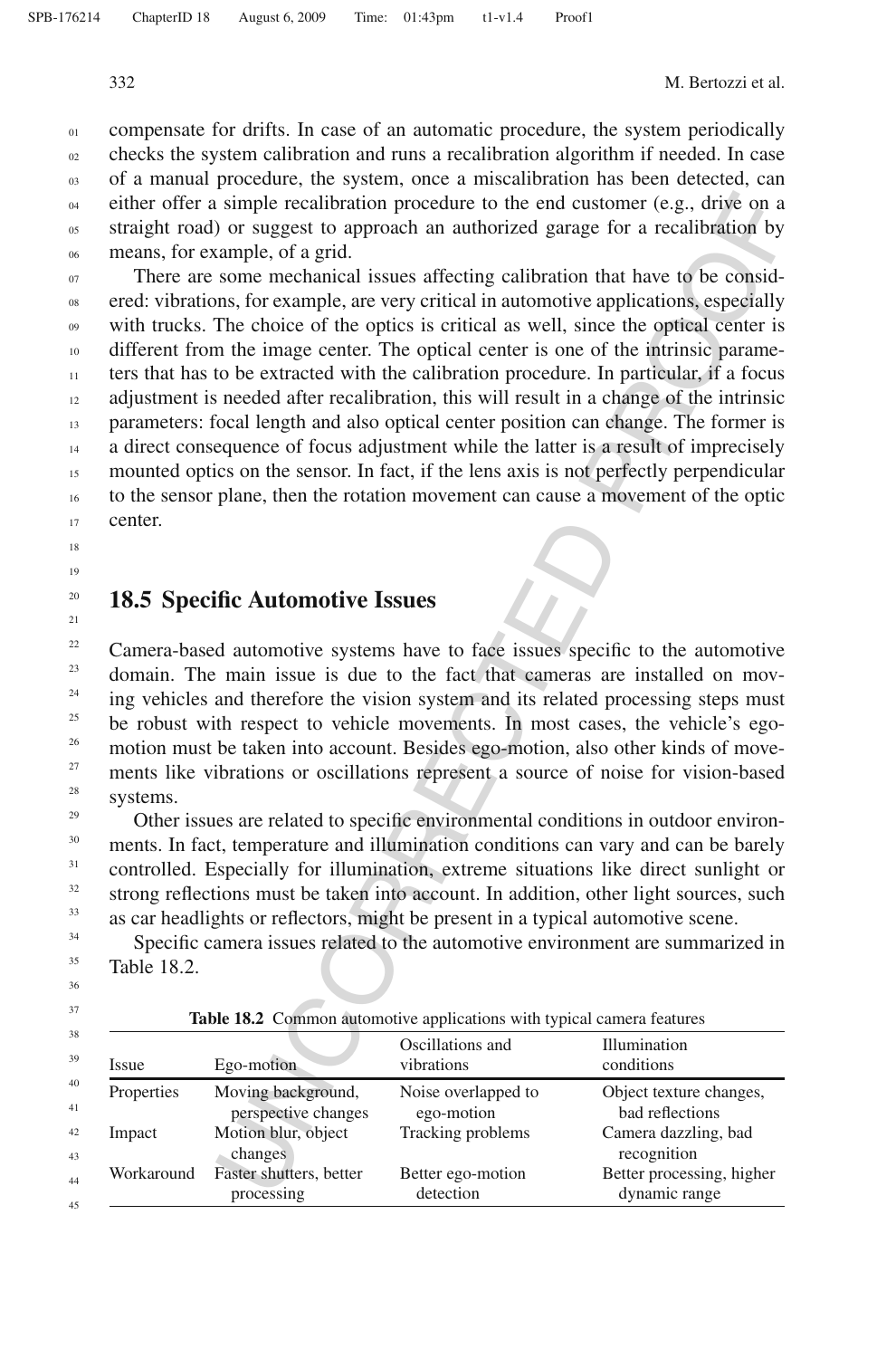## *18.5.1 Vehicle Ego-Motion*

 $01$  $02$ 03

04 05

When the vision system is installed onboard a vehicle, it has to be robust with respect to vehicle movements. This design issue can be examined at two different levels: vision devices (i.e., cameras configuration) and processing (algorithms).

06  $07$ 08 09 Concerning the cameras, some technologies are not robust to motion artifacts and moving objects are blurred in acquired images. This effect is particularly evident when the vehicle makes a sharp turn and the whole background begins to move. Figure [18.8](#page-16-0) shows the effect for a FIR camera.



**Fig. 18.8** An example of motion blur in FIR images acquired by an onboard vision system: the *left* image was captured when the vehicle was still, while the *right* photograph was taken only a few seconds later – when the vehicle turned *left*– and shows a heavy horizontal motion blur effect

<span id="page-16-0"></span>While blurring can even help in some scenarios and for specific vehicle movements by hiding unnecessary details, generally it has to be avoided. Therefore, a careful camera selection is a mandatory step in designing the setup. Specifically, old CMOS-based cameras more likely feature a slow sensor and, thus, can be affected by this problem. Conversely, the effect is not appreciable for CCD-based cameras and, generally, in recent CMOS models.

Vehicle movements, namely ego-motion, must be considered as input for many image processing algorithms. The computation of ego-motion for a vision system can be performed using machine vision techniques like the analysis of background movements or visual odometry [147]; however, these techniques require additional computing and are not always applicable, in such cases added (and often expensive) sensors like gyroscopes, odometers, or inertial devices are generally used.

## *18.5.2 Oscillations and Vibrations*

43 44 45 Oscillation and vibrations have been already discussed from a mechanical point of view for calibration; in this section, specific issues for processing in automotive applications are covered.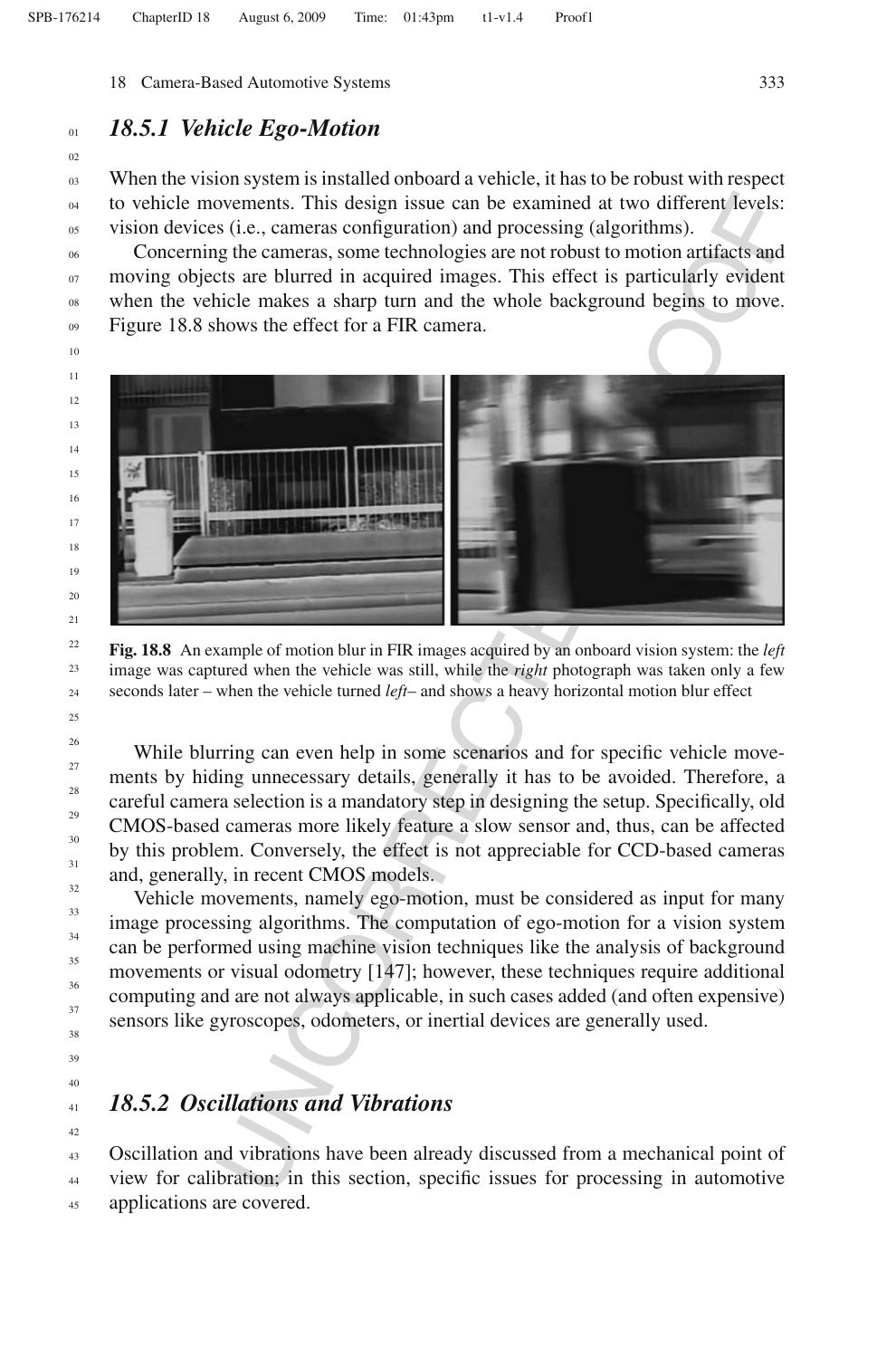#### 334 M. Bertozzi et al.

 $01$  $02$ 03 04 Besides tracking, other vision-based applications are affected by vehicle movements as well. In fact, many systems rely on calibration to recover 3D information or to detect objects. Unfortunately, vibrations or oscillations, induced by normal vehicle functioning, affect calibration and may lead to incorrect results.

05 06  $07$ 08 09 10 11 Therefore, image stabilization techniques are widely used to cope with this problem. In some cases, this can be done during the acquisition step, since some cameras feature image stabilization at sensor level. Another hardware-based solution is the use of electromechanical stabilization platforms [475] or lenses-based mechanisms [\[93\]](#page--1-10). These approaches are generally effective for suppressing really abrupt movements but are less suited for removing the specific range of movements due to oscillations or vibrations typical of the automotive field [68].

12 13 14 15 In most situations, a specific processing phase devoted to removing this source of noise has to be developed. This is a difficult task, since only unwanted vision system motions have to be removed, while the motion components due to vehicle ego-motion have to be preserved.

ioning, affect calibration and may lead to incorrect results.<br>
images stabilization iechniques are widely used to ope with this prob-<br>
enses, this can be done during the acquisition step, since some empara<br>
enses, this ca 16 17 18 19  $20$ 21 22 23 24  $25$ 26  $27$  $28$ Vibrations and oscillations are considered the *high-frequency* component of global motion and therefore image stabilization can be applied in an attempt to smooth inter-frame motions. In specific situations, this task can be simplified in order to remove critical noise components only; in fact, the definition of *unwanted motions* can depend on the specific application; as an example, pitch variations can highly affect distance estimation for monocular systems which often relies on the vertical features positioning in the acquired images to estimate distance; in such a specific case only pitch deviations should be removed to avoid wrong distance estimation [68]. Conversely, in a stereo system, distance can be computed exploiting 3D triangulations but, at the same time, a large number of stereo vision-based systems are based on the assumption of a null roll. In such cases, pitch oscillations barely affect the processing while roll variations have to be compensated.

29 30 An image stabilization process is generally divided into two different steps: interframe motion detection and motion compensation.

31 32 33 34 35 36 In the first step, most systems exploit feature detection and tracking to recover motion. Again, the nature of the features to extract highly depends on the stabilization requirements: for simple stabilization techniques or when real-time constraints apply, simple features are generally extracted like edges [68]. More complex features, like lane markings, are used when a more precise stabilization process is required [\[320\]](#page--1-1).

37 38 A different approach for motion detection is based on the use of dense matching techniques like image disparity or optical flow computation.

39 40 41 42 43 44 The motion compensation stage is used to compute the roto-translation which is applied to consecutive frames to minimize noise introduced by vibrations and oscillations. In simple cases, it is based on a low-pass filter to remove high-frequency components of movements, but also more complex approaches that exploit supplementary information on the scenario, like object or background position, are widely used.

45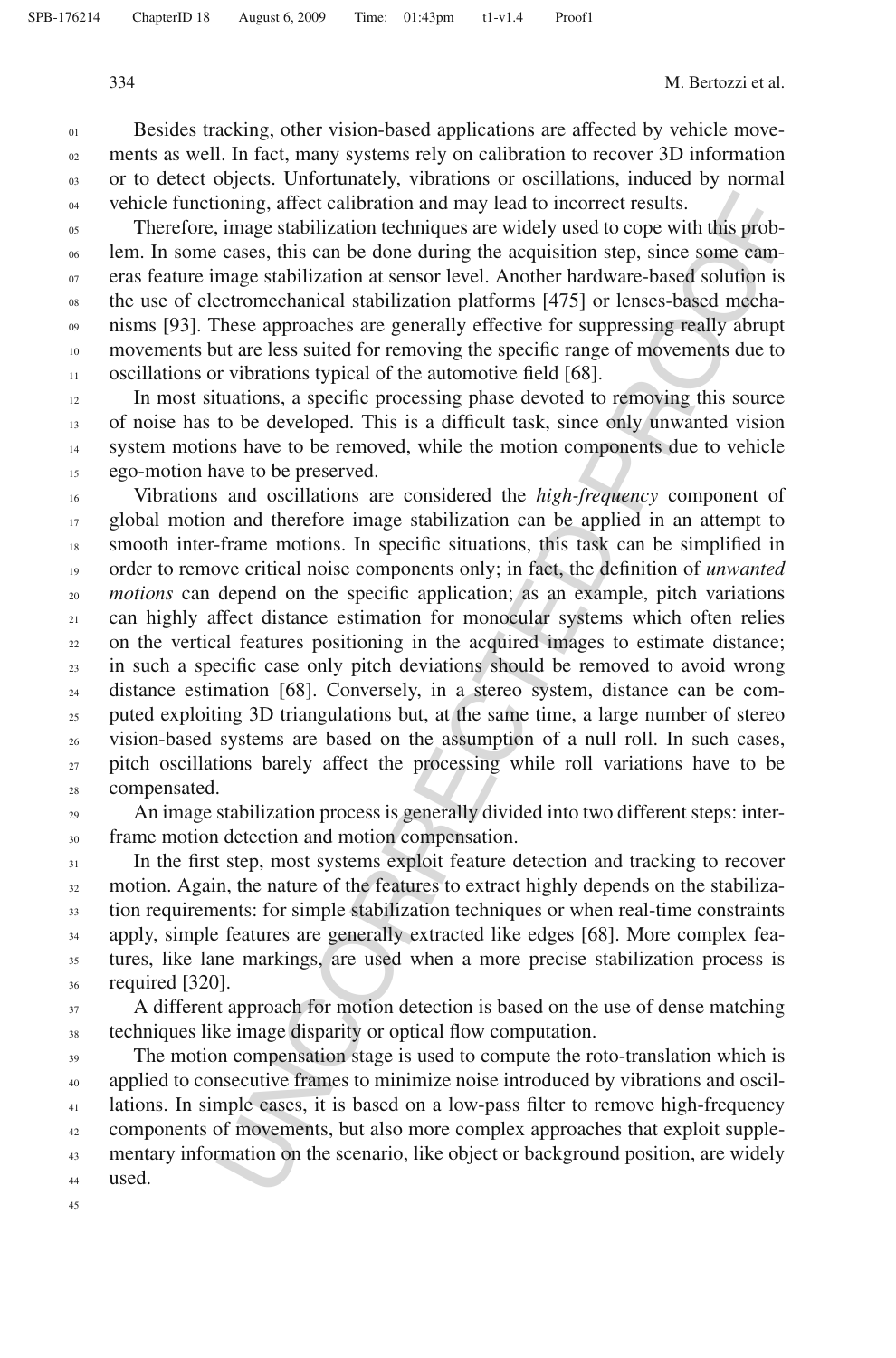### *18.5.3 Illumination Conditions*

 $01$  $02$ 

03 04 In the automotive environment, illumination can be barely controlled and therefore represents a major issue.

major issue.<br>
and prigical engines and trifficial light sources<br>
and the conditions, the different sun positions, and artificial light sources<br>
trights or street lamps highly affect scene illumination. This is true for<br>
li 05 06 07 08 09 10 11 12 13 14 15 16 17 18 In fact, weather conditions, the different sun positions, and artificial light sources such as headlights or street lamps highly affect scene illumination. This is true for daylight or near-infrared cameras, while in the case of far-infrared cameras the problem arises only in extreme situations like direct sun framing or when light sources also produce thermal effects. Shadows represent a critical issue for image acquisition and processing; in fact, the simultaneous presence of shady and fully illuminated areas in the scene may lead to acquiring images in which shady areas are too dark or illuminated objects are too bright. Moreover, shadows represent a pattern that can interfere with the image processing systems based on pattern matching techniques. One case, in which shadow's presence indirectly impacts on FIR domain as well, is due to thermal effect that light can have. In fact, sun or even artificial lights increase the temperature of objects exposed to lights creating *thermal shadows*; Figure 18.2(b) showed this effect on the wall below the tents, which is colder than the other portions of the wall that are heated by the sun.

19  $20$ 21 In addition, vehicle movements can lead to abrupt changes in illumination conditions. The worst situation happens when the sun is suddenly framed or exiting/entering a tunnel, making the entire image completely dark or white.

 $22$ 23 24  $25$ 26  $27$ 28 29 30 31 32 33 34 In such cases, cameras that have a fast automatic exposure control (AEC) are recommended. AEC acts on both camera gain and control to compensate global illumination changes. Since a large gain value introduces noise at camera sensor level, it would be better to have a system that primarily acts on the shutter trying to maintain a low gain value; in addition, such a system can avoid to monitor the whole image reducing the area used for exposure control to the one actually processed. Figure [18.9](#page-19-0) shows the result of an evolute exposure control algorithm that has been conceived to compute the most suitable exposure for the lower portion of the image, since the area of interest is the road and not the sky. In this case, the pedestrian can be recognized, while the computation of the exposure using also the upper portion of the image would have left the road completely dark. This requires a camera that features inputs for controlling gain and shutter like most IEEE1394 or IP-based cameras or a smart camera with some processing inside.

35 36

37

#### **18.5.3.1 Smear Effect**

38 39 40 41 42 43 44 45 The *smear effect* is another artifact degrading image quality for cameras in the visible domain: a strong light that directly hits the sensor in low illumination conditions produces bright artifacts, especially vertical bright lines (see Fig. 18.10(a)). This effect is typical for visible cameras and, in the automotive environment, can be easily caused by reflectors or other vehicles' headlights at night or inside tunnels. This effect represents a source of noise for image processing leading to wrong results, i.e., a lane markings detection system, that is typically based on the detection of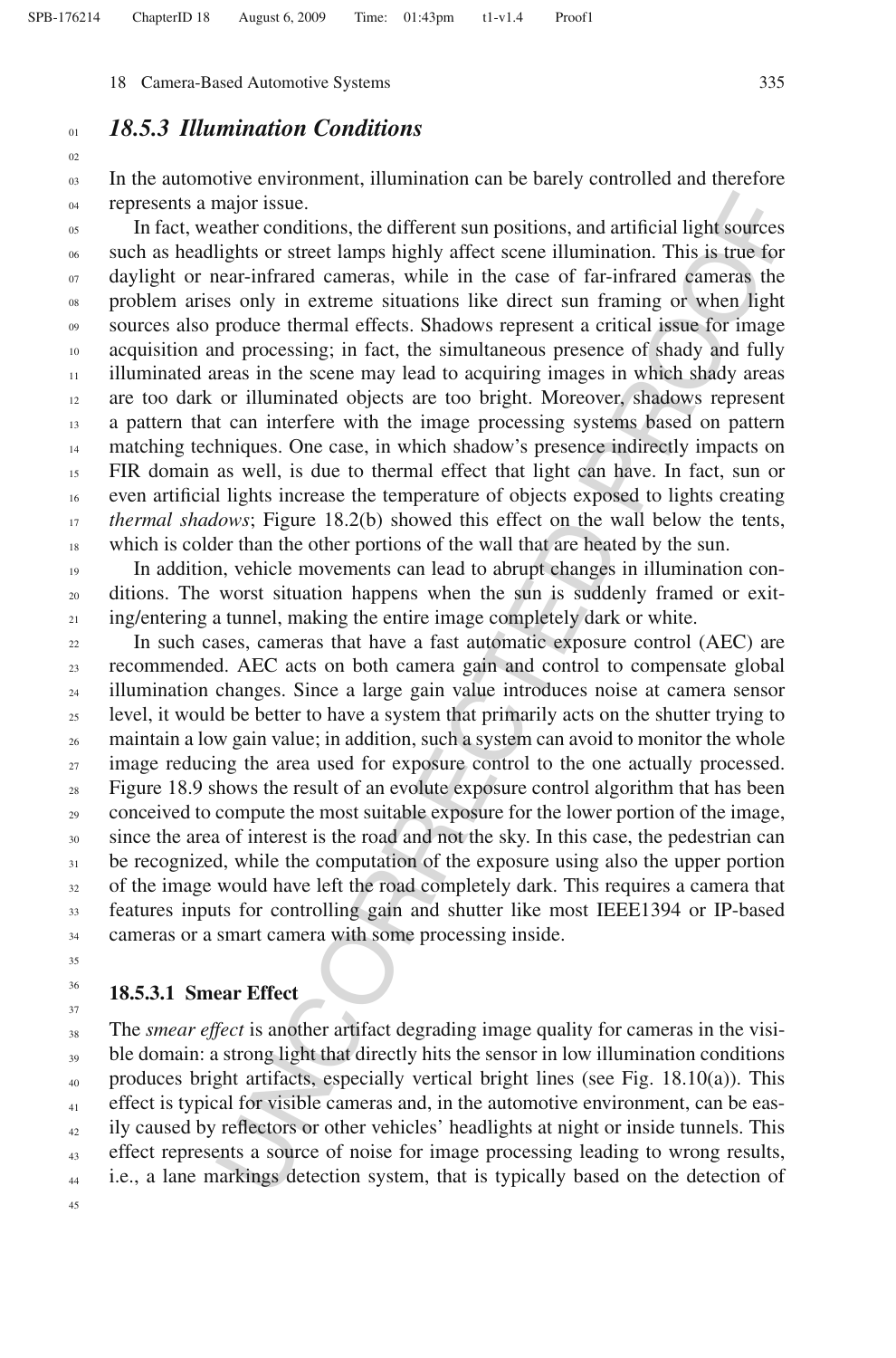

<span id="page-19-0"></span>**Fig. 18.9** Example of automatic exposure control obtained by defining a specific area (matched with the application) in which the contrast and brightness should assume optimal values



**Fig. 18.10** Smear effect in (**a**) visible cameras and (**b**) NIR devices

<span id="page-19-1"></span>bright lines on the road surface, can be fooled to interpret smear effects as lane markings.

Smear effect is caused by internal reflections inside the camera and lens system and is lower at the infrared wavelength. Therefore, near infrared cameras are less affected by this problem (see Fig. 18.10(b)) and can be evaluated as a replacement for standard daylight cameras in many situations.

### **18.5.3.2 Reflections and Glares**

 Reflection represents another source of problems for onboard systems.

 The worst case is due to strong light reflections that dazzle the camera and lead to

 saturated images, but also weak reflections can create artifacts in acquired images.

 As an example, Fig. [18.11](#page-20-0) shows how a wet asphalt road behaves as a mirror in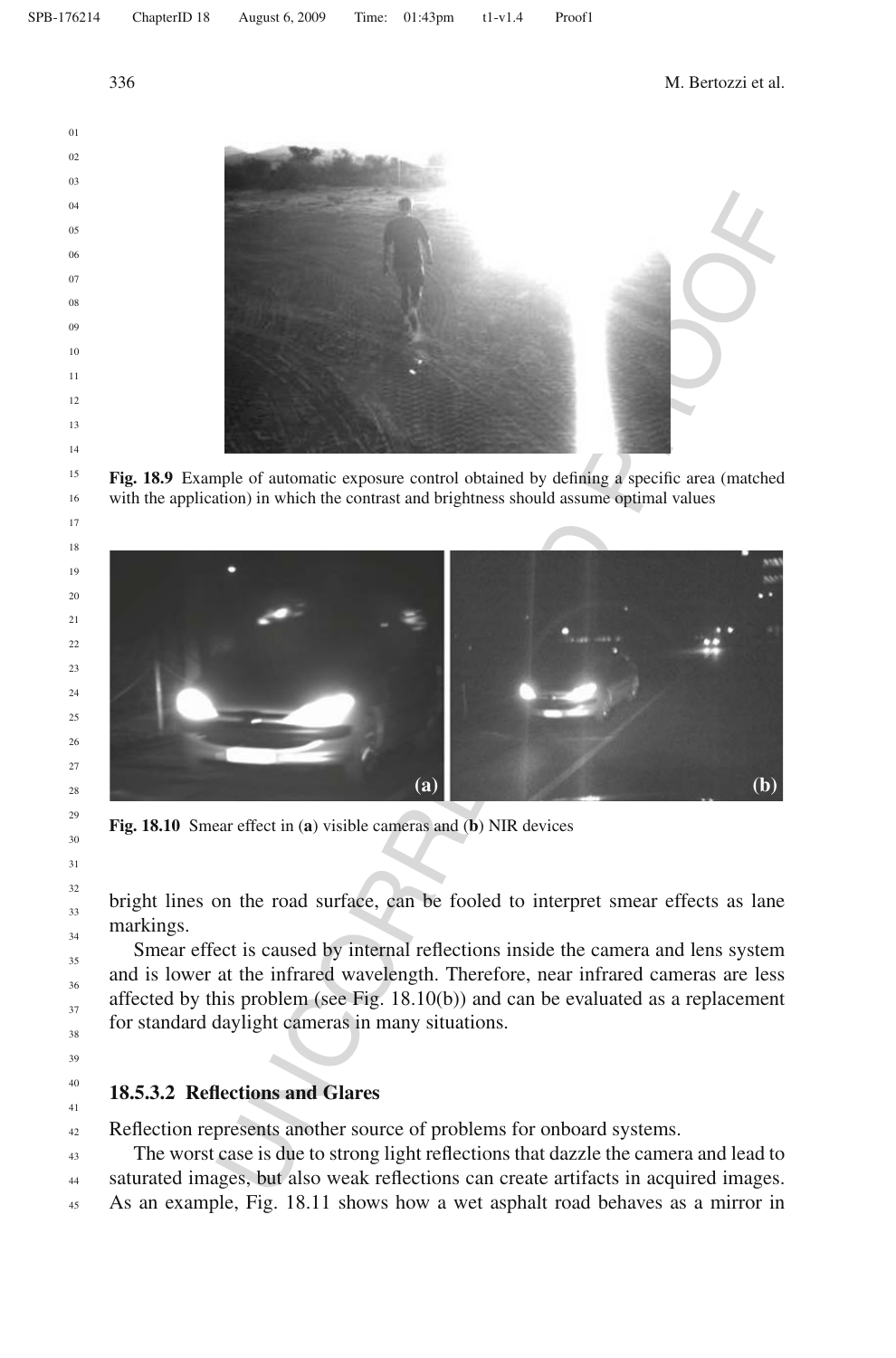

**Fig. 18.11** Reflection of a wet surface for far-infrared radiations

<span id="page-20-0"></span>the FIR domain and produces ghost pedestrians in the acquired image. In order to reduce reflections, a polarized lens can be used for cameras.

#### **18.6 Concluding Remarks**

23 24  $25$ 26  $27$ 28 29 30 31 32 33 Indeed the use of cameras onboard vehicles opens a great deal of opportunities to provide the vehicle itself with full awareness about the surrounding environment. Cameras have the capability to record many details – even small ones – of the environment and are based on the same technology used by humans when driving. Unfortunately, although cameras may achieve a resolution and sharpness higher than the human eyes, there are still issues to be solved: mimicking the driver requires not only the ability to process iconic data like images at a high frame rate but also the capability to select the important parts of the scene, which – in turn – may require moving/rotating the head as well. In the case of the electronic driver, this might lead to either move the camera or fuse the information coming from different cameras around the vehicle, pointing at different directions.

34 35 36 37 38 The issues discussed in this chapter also clearly show that developing a smart camera for the ADAS market is a difficult endeavor. In fact, it is mandatory to match specific constraints and, in particular size, processing power, and reliability that the current technology can provide have to be still improved for an effective deployment for smart cameras in the automotive scenario.

39 40 41 42 43 44 45 Cameras have the great advantage over other sensors, such as laserscanners, that nothing is moving inside the box, and adding mechanical parts to move the box would translate into degrading their applicability for harsh environments. Besides requiring additional hardware, power, and connections, changes in camera orientation may result in losing the sensor calibration in case the mechanics are not precise enough; therefore, the cost of a robust gazing system might be comparable – if not higher – than a solution based on multiple cameras.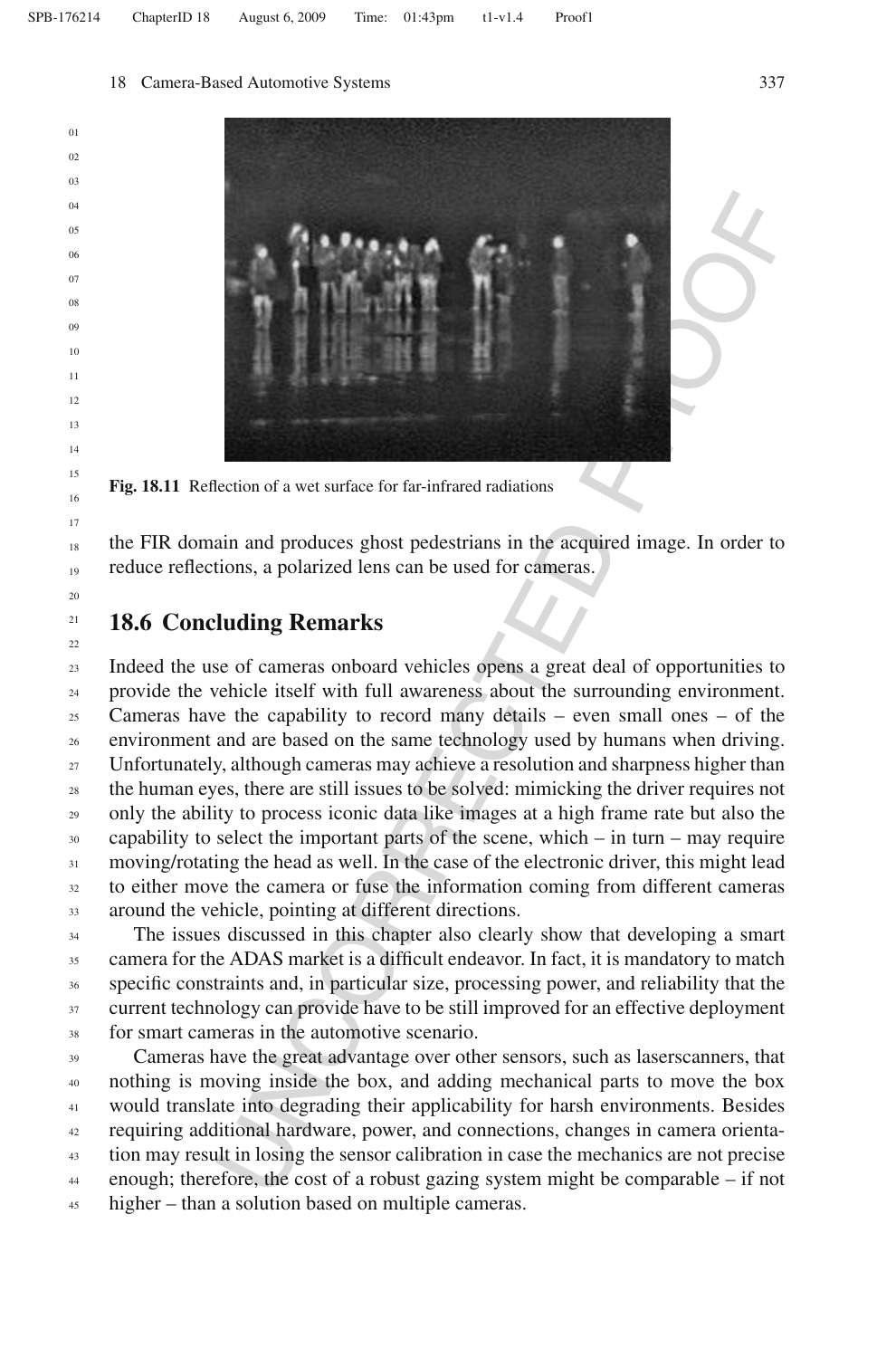#### 338 M. Bertozzi et al.

 $01$  $02$ 03 04 The last solution, based on the integration of multiple cameras, is indeed preferred in off-road applications where vehicles are subject to heavy and strong vibrations, therefore, requiring a much stronger and ruggedized – and hence expensive – gazing mechanics.

05 06 Another great advantage of cameras is that they are based on a passive sensing technology and are therefore specifically preferred for military purposes.

07 08 09 10 11 12 13 14 15 16 Much like the other sensors, cameras require a calibration before being able to deliver information that can be registered with the environmental reference system. Other sensors like laserscanners require proper positioning and orientation since all their measurements are used for environmental reconstruction (due to the limited number of samples of the 3D scene). On the other hand, thanks to the high resolution of imaging devices, even if the camera is not perfectly aligned, data can be manipulated (the image is rototranslated), compensating for small orientation errors. In other words, a laserscanner oriented toward the ground will always yield unusable data, while a camera might still be able to provide images that – after a specific preprocessing – can contain meaningful data.

17 18 19  $20$ 21  $22$ This preprocessing step, aimed at compensating for small errors in camera orientation, is performed on each image acquired by the camera, with parameters defined after installation. However, some vision systems are able to recalibrate themselves on the fly, recomputing the preprocessing parameters in order to compensate also for drifts in the orientation due – for example – to strong vibrations or accidental camera movements.

nics.<br>
mics.<br>
recat advantage of cameras is that they are based on a passive sensing<br>
reat advantage of cameras igouitre adibitation before being able to<br>
the other sensors, cameras require a calibration before being able 23  $^{24}$  $25$ 26  $27$ 28 29 30 31 32 Finally, camera installation has another great advantage over other sensors: radars or laserscanners need to be positioned in front of the vehicle, typically in or near the bumper; this forefront position allows to acquire data without any occlusion caused by vehicle parts. However, unintentional small bumps against obstacles or other vehicles during parking maneuvers or dirt and rocks thrown by the preceding vehicle while driving at high speeds may damage the sensor. Cameras, on the other hand, are generally installed inside the cabin, behind the windshield, thus, besides being automatically protected against bumps, rocks, or dirt, they are also kept at an ideal operative temperature. Moreover, in some installations the wiper keeps the glass in front of the cameras clean when it rains.

33 34 35 36 37 38 Unfortunately cameras suffer from the main problem that affects human drivers and which is usually one of the causes of accidents: bad visibility. During fog or heavy rain – and also in particularly bad illumination conditions such as the sun low on the horizon and in front of the sensor – the cameras cannot deliver meaningful data. Some wavelengths, such as far infrared, are able to penetrate fog and light rain, but generic daylight or near-infrared sensors cannot.

39 40 41 42 43 44 45 As concluding remark it is important to note that due to their potentialities, low cost, and high range of applications cameras offer very promising possibilities; nevertheless cameras alone may not be able to disambiguate and correctly perceive every situation. For example, a textureless wall in front of the vehicle is barely perceivable, just like a gray obstacle on a gray background. To be sure to successfully handle every single situation, data fusion with other sensors based on different perceiving technologies is mandatory.